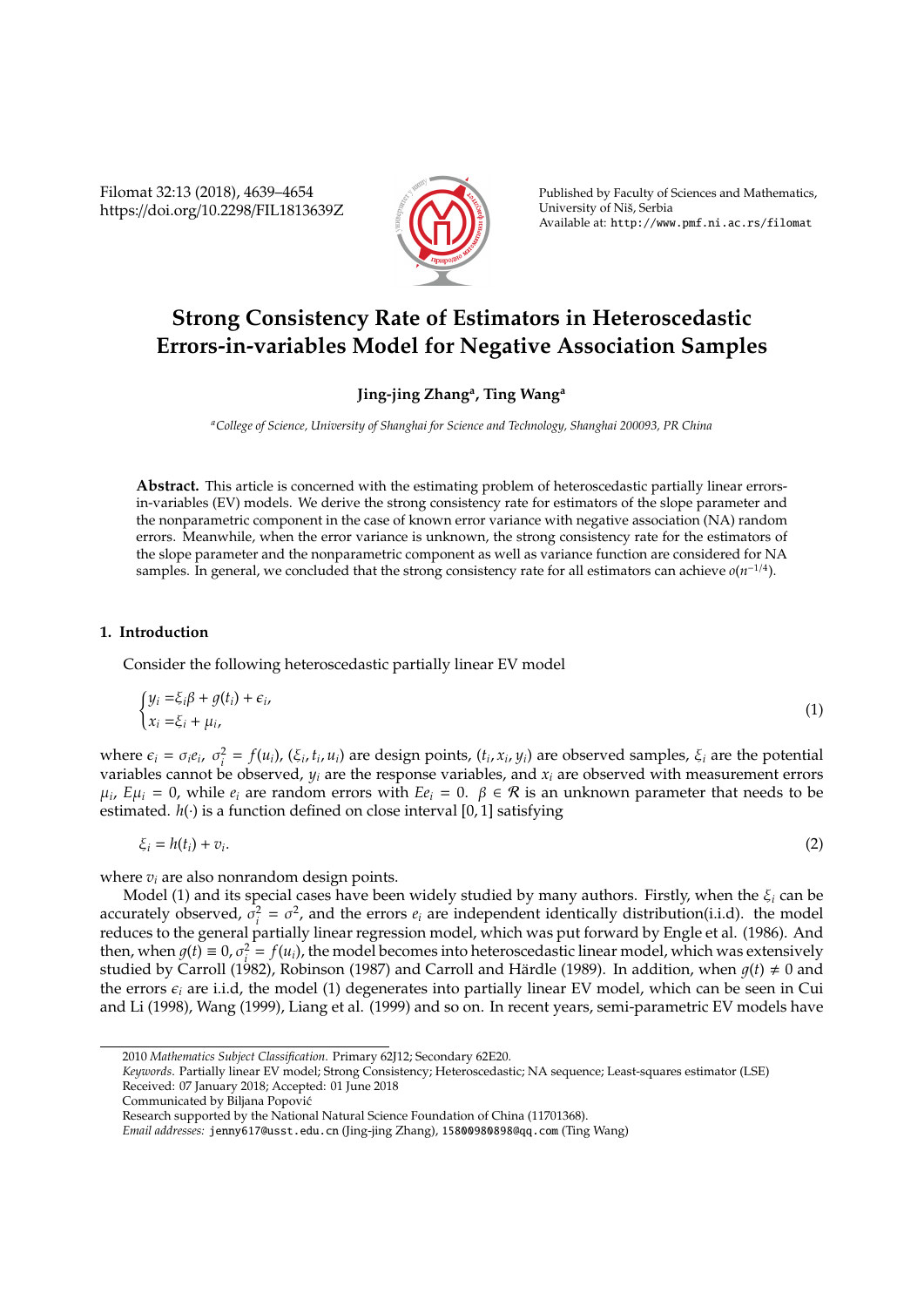been widely concerned. The EV models are widely applied in economy, biology and forestry. Early results of EV model can be seen in Fuller (1987), Cheng and Van Ness (1999) and Carrol (1995).

However, the independence assumption for the errors *e<sup>i</sup>* in model (1) is not always appropriate in applications, especially for sequentially collected economic data, which often exhibit evident dependencies in the errors. So, for practical application, people need to weaken the restriction on independence. As we all known, the NA sequence is a weak dependent sequence, and it has extensive application in multivariate statistical analysis and systems reliability. When ξ*<sup>i</sup>* is fully observed, the model (1) becomes semi-parametric model with NA samples, which has been studied by Baek and Liang (2006) for its strong consistency. However, few literature involves in the partially linear EV model for NA samples. Therefore, our paper is dedicated to this problem. We studied the strong consistency for the estimators of β, *f*(·), and 1(·).

A finite family of random variables  $\{X_i, 1 \le i \le n\}$  is said to be NA random variables if for every pair of disjoint subsets A and B of {1,2,...,n},we have

$$
Cov(f_1(X_i, i \in A), f_2(X_j, j \in B)) \leq 0
$$

whenever  $f_1$  and  $f_2$  are coordinatewise increasing function and such that the covariance exists. An infinite family of random variables is NA if every finite subfamily is NA.

The NA sequence was introduced by Alam and Saxena (1981); Then Joag-Dev and Proschan(1983) discovered the the character of multivariate distribution of NA sequence; Liang (2000) discovered complete convergence; Joag-Dev and Proschan(1983) discovered fundamental properties; Roussas derived asymptotic normality of the kernel estimate with a probability density function. NA sequence not only has been applied in the multivariate statistical analysis, reliability theory, seepage theory, but also in the oceans, weather, environment, risk analysis and time series analysis. In a word, the NA sequence has attracted considerable attention of scholars home and abroad recently. Therefore, this paper assumes that the error is NA sequence, which has certain theoretical significance and practical value.

The paper is organized as follows. In Section 2, we list some assumptions. The main results are given in Section 3. A simulation study is presented in section 4. Some preliminary lemmas are stated in Section 5. Proofs of the main results are provided in Sections 6.

#### **2. Assumptions**

- (A0) Let  $\{e_i, 1 \le i \le n\}$  be a sequence of NA random variables with mean zero, and let  $\{\mu_i, 1 \le i \le n\}$  be a sequence of independent random variables with mean zero.  $\{e_i, 1 \leq i \leq n\}$  is independent with  $\{\mu_i, 1 \leq i \leq n\}$ . Assume that  $E e_i^2 = 1$ ,  $\sup_i E |e_i|^p < \infty$ , for some  $p > 4$ ,  $\sup_i E |\mu_i|^p < \infty$ , for some  $p > 4$ ,  $E\mu_i^2 = \Xi_\mu^2 > 0$  is known.
- (A1) Let  $\{v_i, 1 \le i \le n\}$  in condition (2) be a sequence satisfying
	- (i)  $\lim_{n \to \infty} n^{-1} \sum_{i=1}^{n} v_i^2 = \sum_0 (0 < \sum_0 < \infty);$ √
	- (ii)  $\lim_{n\to\infty} \sup_n$  $\overline{n}$ log*n*)<sup>-1</sup>·max<sub>1≤m≤n</sub> |  $\sum_{i=1}^{m} v_{j_i}$ | < ∞, where {*j*<sub>1</sub>, *j*<sub>2</sub>, ..., *j*<sub>n</sub>} be a permutation of (1, 2, ..., *n*) such that  $V_{j1}^n \ge V_{j2} \ge ... \ge V_{jn}$ .
- $(A2)$  (i)  $0 < m_0 \le \min_{1 \le i \le n} f(u_i) \le \max_{1 \le i \le n} f(u_i) \le M_0 < \infty;$

(ii)  $f(\cdot)$ ,  $g(\cdot)$  and  $h(\cdot)$  are continuous functions and satisfy the first-order Lipschitz condition on [0,1].

- (A3) The probability weight functions  $W_{ni}(t_i)$  are weight functions defined on [0, 1] and satisfy
	- (i)  $\max_{1 \le j \le n} \sum_{i=1}^n W_{nj}(t_i) = O(1);$
	- (ii)  $\max_{1 \le i \le n} \sum_{j=1}^n W_{nj}(t_i) I(|t_i t_j| > n^{-1/4}) = o(n^{-1/4});$
	- (iii) max<sub>1≤*i*,*j*≤*n*</sub>  $W_{nj}(t_i) = o(n^{-1/2} \log^{-1} n)$ ;
- (A4) Let  $\hat{W}_{ni}(\cdot)$  ( $1 \le i \le n$ ) be weight functions defined on [0,1]. Condition (A3) is satisfied replacing  $t_i$  and  $W_{ni}$  by  $u_i$  and  $\hat{W}_{ni}$ , respectively.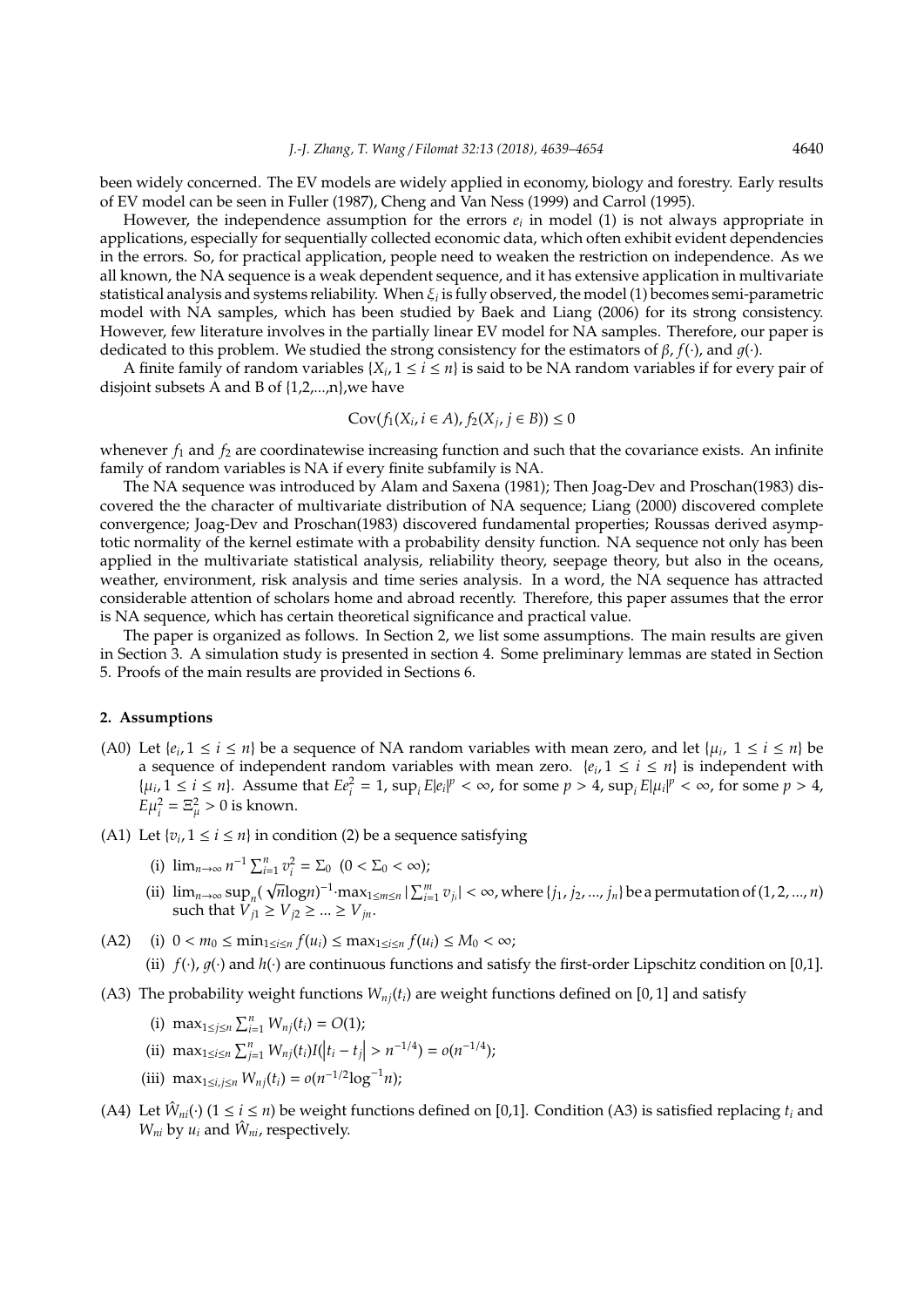**Remark 2.1.** *Conditions (A0)-(A4) are standard regularity conditions and used commonly in the literature, see Härdle et al.*(2000), Gao et al.(1994) and Chen et al.(1988):

**Remark 2.2.** *Under some mild conditions, the following two weight functions satisfy hypothesis (A3):*

$$
W_{ni}^{(1)}(t) = \frac{1}{h} \int_{s_i-1}^{s_i} K\left(\frac{t-s}{h_n}\right) ds,
$$
  

$$
W_{ni}^{(2)}(t) = K\left(\frac{t-t_i}{h_n}\right) \left[\sum_{j=1}^n K\left(\frac{t-t_i}{h_n}\right)\right]^{-1}
$$

.

where  $s_i = (t_i + t_{i-1})/2$ ,  $i = 1, 2, ..., n - 1$ ,  $s_0 = 0$ ,  $s_n = 1$ ,  $K(\cdot)$  is the Parzen-Rosenblatt kernel function, which we can see in Parzen(1962) or Härdle et al.(2000), and the  $h_n$  are bandwidth parameters.

# **3. Main Results**

For model (1), we want to seek the estimators of  $\beta$  and  $q(\cdot)$ . Firstly, when the errors are homoscedastic and the ξ*<sup>i</sup>* can be observed, we can apply the least squares estimation LSE method to estimate the parameter β. On the one hand, we assume the parameter β is known, and then to estimate  $g(\cdot)$ ; for each given β, we have  $g(t_i) = E(y_i - x_i\beta)$ ,  $1 \le i \le n$ . Therefore, based on the  $(x_i, t_i, y_i)$ , we can define the estimator of  $g(\cdot)$ , that is  $g_n^*(t, \beta) = \sum_{i=1}^n W_{ni}(t)(y_i - x_i \beta)$ . Then, based on the model (1), we can also define the LSE of  $\beta$  by following formula:

$$
\sum_{i=1}^{n} [y_i - x_i \beta - g_n^*(t_i, \beta)]^2 - \Xi_{\mu}^2 \beta^2 = \min!
$$

On the other hand, under this condition of partially linear EV model, Liang et al.(1999) improved the LSE on the basis of the usual partially linear model, and employ the estimator of parameter  $\beta$ , as follow

$$
\hat{\beta}_L = \Big[\sum_{i=1}^n (\tilde{x}_i^2 - \Xi_{\mu}^2)\Big]^{-1} \sum_{i=1}^n \tilde{x}_i \tilde{y}_i.
$$
\n(3)

where  $\tilde{x}_i = x_i - \sum_{j=1}^n W_{nj}(t_i) x_j$ ,  $\tilde{y}_i = y_i - \sum_{j=1}^n W_{nj}(t_i) y_j$ .

Secondly, when the errors are heteroscedastic, we consider two different cases according to *f*(·). If  $\sigma_i^2 = f(u_i)$  are known, then the  $\hat{\beta}_L$  is modified to be the weighted least-squares estimator (WLSE)

$$
\hat{\beta}_{W_1} = \Big[\sum_{i=1}^n \sigma_i^{-2} (\tilde{x}_i^2 - \Xi_{\mu}^2) \Big]^{-1} \sum_{i=1}^n \sigma_i^{-2} \tilde{x}_i \tilde{y}_i.
$$
\n(4)

In fact, the  $\sigma_i^2 = f(u_i)$  are unknown and must be estimated. In the case, we have  $E[y_i - \xi_i \beta - g(t_i)]^2 = f(u_i)$ , from  $Ee_i^2 = 1$ , Therefore, the estimator of  $f(u_i)$  can be defined by

$$
\hat{f}_n(u_i) = \sum_{j=1}^n \hat{W}_{nj}(u_i)(\tilde{y}_j - \tilde{x}_j \hat{\beta}_L)^2 - \Xi_{\mu}^2 \hat{\beta}_L^2.
$$
\n(5)

For convenience, we assume that  $\min_{1 \le i \le n} \hat{f}_n(u_i) > 0$ . Then we can define a nonparametric estimator of  $\sigma_i^2$ ,  $\hat{\sigma}_{ni}^2 = \hat{f}_n(u_i)$ . In consequence, when the errors are heteroscedastic and unknown, the WLSE of  $\beta$  is

$$
\hat{\beta}_{W_2} = \Big[\sum_{i=1}^n \hat{\sigma}_{ni}^{-2} (\tilde{x}_i^2 - \Xi_{\mu}^2) \Big]^{-1} \sum_{i=1}^n \hat{\sigma}_{ni}^{-2} \tilde{x}_i \tilde{y}_i.
$$
\n(6)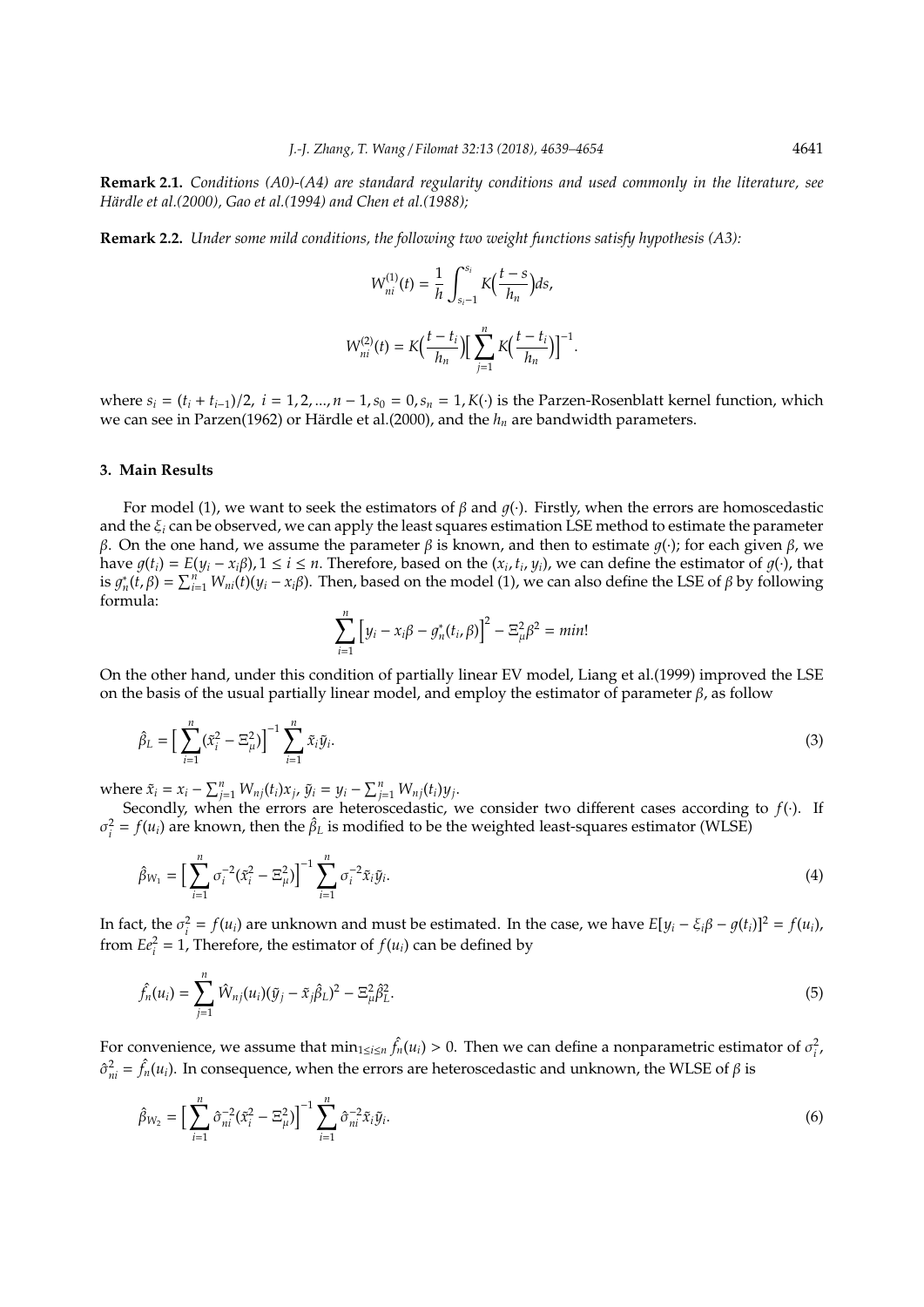Meanwhile, using  $\hat{\beta}_L$ ,  $\hat{\beta}_{W_1}$ ,  $\hat{\beta}_{W_2}$ , we can define three estimators for  $g(\cdot)$ :

$$
\hat{g}_L(t) = \sum_{i=1}^n W_{ni}(t)(y_i - x_i \hat{\beta}_L), \qquad (7)
$$

$$
\hat{g}_{W_1}(t) = \sum_{i=1}^n W_{ni}(t)(y_i - x_i \hat{\beta}_{W_1}), \qquad (8)
$$

$$
\hat{g}_{W_2}(t) = \sum_{i=1}^n W_{ni}(t)(y_i - x_i \hat{\beta}_{W_2}).
$$
\n(9)

In this paper, we provide some notions and a definition that will be used in the process of proof.

$$
\tilde{h}_{i} = h(t_{i}) - \sum_{j=1}^{n} W_{nj}(t_{i})h(t_{j}), \quad \tilde{v}_{i} = v_{i} - \sum_{j=1}^{n} W_{nj}(t_{i})v_{j}, \quad \tilde{g}_{i} = g(t_{i}) - \sum_{j=1}^{n} W_{nj}(t_{i})g(t_{j}),
$$
\n
$$
\tilde{\epsilon}_{i} = \epsilon_{i} - \sum_{j=1}^{n} W_{nj}(t_{i})\epsilon_{j}, \qquad \tilde{\mu}_{i} = \mu_{i} - \sum_{j=1}^{n} W_{nj}(t_{i})\mu_{j}, \qquad \tilde{\xi}_{i} = \xi_{i} - \sum_{j=1}^{n} W_{nj}(t_{i})\xi_{j},
$$
\n
$$
\eta_{i} = \epsilon_{i} - \mu_{i}\beta, \qquad S_{n}^{2} = \sum_{i=1}^{n} \xi_{i}^{2}, \qquad T_{n}^{2} = \sum_{i=1}^{n} \sigma_{i}^{-2}\xi_{i}^{2},
$$
\n
$$
S_{1n}^{2} = \sum_{i=1}^{n} (\tilde{x}_{i}^{2} - \Xi_{\mu}^{2}), \qquad T_{1n}^{2} = \sum_{i=1}^{n} \sigma_{i}^{-2}(\tilde{x}_{i}^{2} - \Xi_{\mu}^{2}), \qquad U_{1n}^{2} = \sum_{i=1}^{n} \hat{\sigma}_{ni}^{-2}(\tilde{x}_{i}^{2} - \Xi_{\mu}^{2}).
$$
\n(10)

**Definition 3.1.** Let  $\{X_t, t = 0, \pm 1, \pm 2, \cdots\}$  be a strictly stationary time series. For  $n = 1, 2, \cdots$  , define

$$
\rho(n) = \sup_{X \in L^2(F_{-\infty}^0), Y \in L^2(F_n^{\infty})} \left| \text{Corr}(X, Y) \right|
$$

where  $F^j_i$  $\int_{i}^{j}$  denotes the  $\sigma$ -algebra generated by  $\left\{X_{t}, i \leq t \leq j\right\}$ , and  $L^{2}(F_{i}^{j})$  $\binom{p}{i}$  consists of  $F_i^j$ *i* -measurable random variables with finite second moment.

When  $f(\cdot)$  is known, we give the strong consistency rate for LSE and WLSE of  $\beta$  and  $q(\cdot)$ .

**Theorem 3.2.** *Suppose that (A0)-(A3) are satisfied. Then*

- *(a)*  $\hat{\beta}_L \beta = o(n^{-\frac{1}{4}}) a.s.$
- *(b)*  $\hat{\beta}_{W_1} \beta = o(n^{-\frac{1}{4}}) a.s.$

**Theorem 3.3.** *Suppose that (A0)-(A3) are satisfied. For*  $\forall$   $t \in [0, 1]$ *, we have* 

- $\hat{g}_L(t) E \hat{g}_L(t) = o(n^{-\frac{1}{4}}) a.s.$
- $(b)$   $\hat{g}_{W_1}(t) E \hat{g}_{W_1}(t) = o(n^{-\frac{1}{4}})$  *a.s.*

When *f*(·) is unknown, we give the strong consistency rate for LSE and WLSE of  $\beta$ ,  $g(\cdot)$  and  $f(\cdot)$ .

**Theorem 3.4.** *Suppose that (A0)-(A4) are satisfied, where*  $p > 6$  *in (A0). For*  $\forall u \in [0, 1]$ *, we have* 

$$
\hat{f}_n(u) - E\hat{f}_n(u) = o(n^{-\frac{1}{4}}) a.s.
$$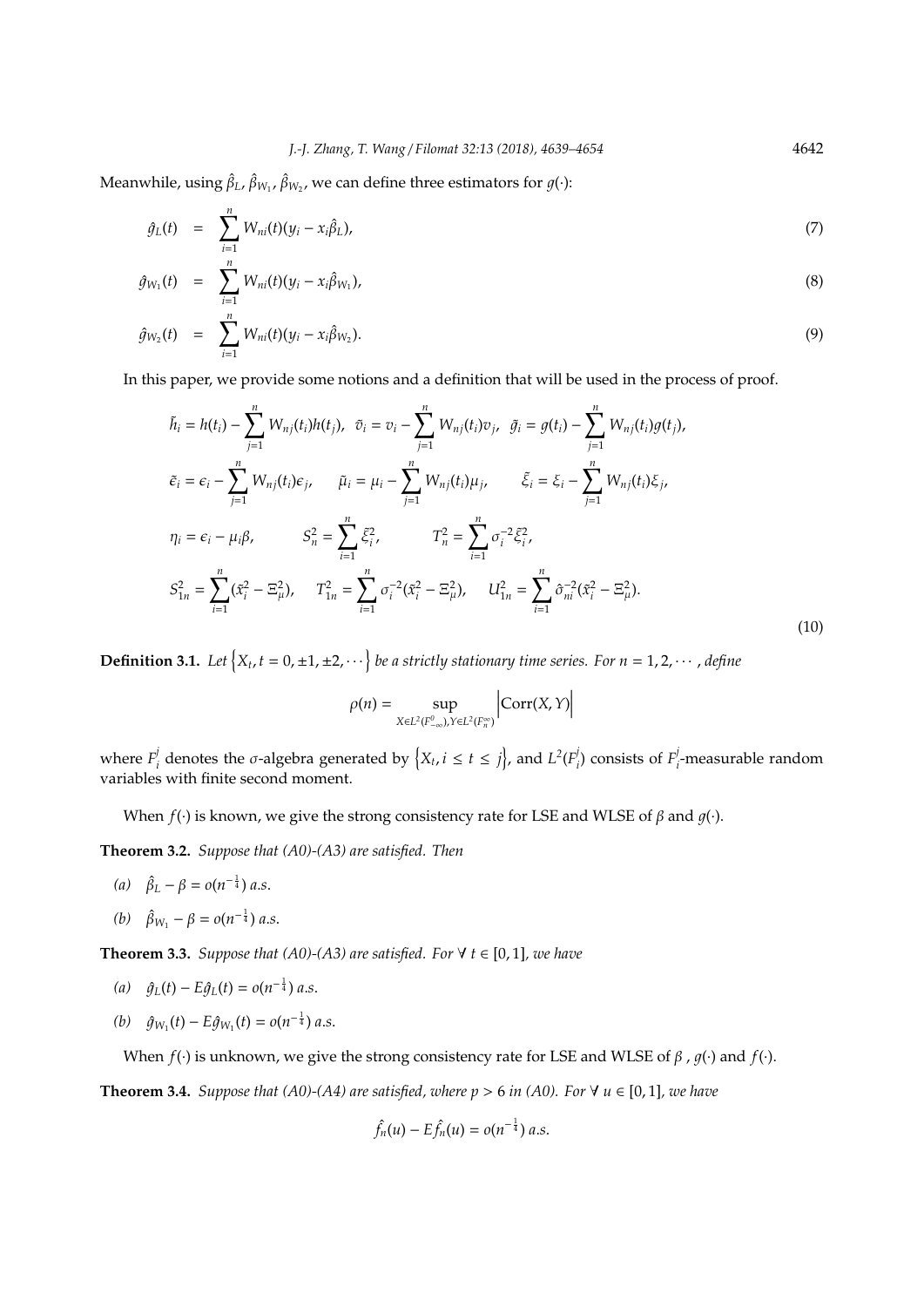**Theorem 3.5.** *Suppose that (A0)-(A4) are satisfied, where p* > 6 *in (A0). Then*

$$
\hat{\beta}_{W_2}-\beta=o(n^{-\frac{1}{4}}) a.s.
$$

**Theorem 3.6.** *Suppose that (A0)-(A4) are satisfied, where*  $p > 6$  *in (A0). For*  $\forall t \in [0, 1]$ *, we have* 

$$
\hat{g}_{W_2}(t) - E \hat{g}_{W_2}(t) = o(n^{-\frac{1}{4}}) a.s.
$$

#### **4. Simulation Study**

In this section, we carry out a simulation to study the finite sample performance of the proposed estimators. In particular:

- (i) we compare the performance of the estimators among  $\hat{\beta}_L$ ,  $\hat{\beta}_{W_1}$  and  $\hat{\beta}_{W_2}$  by their mean squared errors (MSE), also, we compare the performance of the estimators among  $\hat{g}_L(\cdot)$ ,  $\hat{g}_{W_1}(\cdot)$  and  $\hat{g}_{W_2}(\cdot)$  by their global mean squared errors (GMSE);
- (ii) we give the boxplots for the estimators of  $\beta$  and  $q(\cdot)$ .

Observations are generated from

$$
\begin{cases} y_i = \xi_i \beta + g(t_i) + \epsilon_i, \\ x_i = \xi_i + \mu_i, \quad i = 1, 2, \cdots, n, \end{cases}
$$

where  $\beta = 1$ ,  $g(t) = \sin(2\pi t)$ ,  $\sigma_i^2 = f(u_i)$ ,  $f(u) = [1 + 0.5 \cos(2\pi u)]^2$ ,  $t_i = (i - 0.5)/n$  and  $u_i = (i - 1)/n$ ,  $\xi_i = t_i^2 + v_i$  with  $v_i = \frac{\sin(i)}{n^{1/3}}$ .  $\{\mu_i, 1 \le i \le n\}$  is an i.i.d.  $N(0, 0.2^2)$  sequence. Following Joag-Dev and Proschan (1983), we know that  $\{e_i, 1 \le i \le n\}$  is a multivariate normal distribution with  $E(e_1, \dots, e_n)$  =  $(0, \dots, 0)$ ,  $Cov(e_i, e_j) = -4^{-(j-i)-1}$  *for*  $i \neq j$  and  $Var(e_i) = 0.5^2$  *for*  $1 \leq i \leq n$ . For the proposed estimators, the weight functions are taken as

$$
W_{ni}(t) = \frac{K((t-t_i)/h_n)}{\sum_{j=1}^n K((t-t_j)/h_n)}, \qquad \hat{W}_{ni}(u) = \frac{K((u-u_i)/b_n)}{\sum_{j=1}^n K((u-u_j)/b_n)}.
$$

where  $K(\cdot)$  is a Gaussian kernel function,  $h_n$  and  $b_n$  are two bandwidth sequences.

#### *4.1. The MSE for estimators of*  $β$ *,*  $g(·)$  *and*  $f(·)$

In this subsection, we generate the observed data with sample sizes *n* = 100, 300 and 500 from the model above. The MSE of the estimators for *β* based on  $M = 500$  replications are defined as

$$
MSE(\hat{\beta}) = \frac{1}{M} \sum_{l=1}^{M} \left[ \hat{\beta}(l) - \beta_0 \right]^2.
$$

The GMSE of the estimators for  $q(\cdot)$  is defined as

$$
\text{GMSE}(\hat{g}) = \frac{1}{Mn} \sum_{l=1}^{M} \sum_{k=1}^{n} \left[ \hat{g}(t_k, l) - g(t_k) \right]^2.
$$

We compute the MSE or GMSE for each estimators based on  $M = 500$  replications and a grid of bandwidths  $h_n$  and  $b_n$  from 0.01 – 0.99. Choose the optimal bandwidths to minimize the MSE or GMSE. The optimal bandwidths are chosen to minimize the MSE or GMSE. The smaller the MSE and GMSE are, the closer the estimators will be to the true values and the better the effects of the estimators will be. The minimum MSE or GMSE and the corresponding optimal bandwidths for the estimators are reported in Tables 1-2.

From Tables 1-2, it can be seen that: (i) for every fixed *n*, the  $\hat{\beta}_{W1}$  have smaller MSE than that of the  $\hat{\beta}_{W2}$ ; (ii)for every fixed *n*, the  $\hat{q}_{W1}$  have smaller GMSE than that of the  $\hat{q}_{W1}$ . The estimated value  $\beta_{W1}$  is closer to the true value own to known *f*(·). (iii)the MSE or GMSE of all estimators decrease as the increasing of sample size *n*. So, our estimates are better.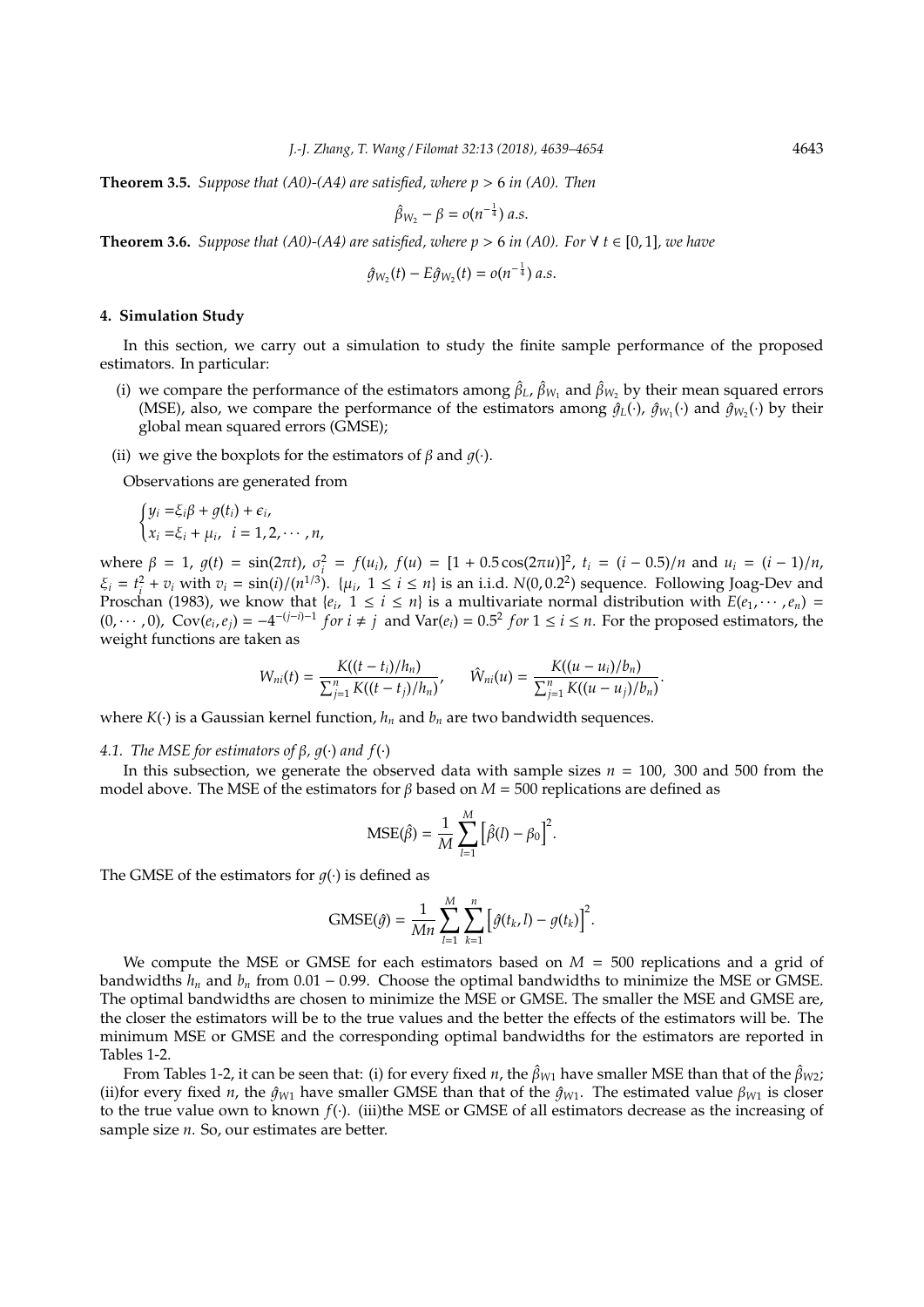|     | MSE    |        | MSE             |        | MSE    |        |        |
|-----|--------|--------|-----------------|--------|--------|--------|--------|
| n   | ΡL     | n,     | p <sub>Wι</sub> | n,     | pw,    | $n_1$  | h2     |
| 100 | 0.1701 | 0.3600 | 0.0152          | 0.3900 | 0.0421 | 0.3800 | 0.1400 |
| 300 | 0.0840 | 0.3500 | 0.0046          | 0.3900 | 0.0167 | 0.3800 | 0.1500 |
| 500 | 0.0501 | 0.3600 | 0.0029          | 0.3900 | 0.0070 | 0.3800 | 0.1400 |

Table 1: The MSE for the estimators of  $\beta$  and corresponding optimal bandwidths

Table 2: The GMSE for the estimators of  $g(\cdot)$  and  $f(\cdot)$  and corresponding optimal bandwidths

|     | GMSE   |        | GMSE   |        | GMSE            |        |        | <b>GMSE</b> |        |                |
|-----|--------|--------|--------|--------|-----------------|--------|--------|-------------|--------|----------------|
| n   | ÎΓ     | n,     | ğw.    |        | $\hat{q}_{W_2}$ |        | n      | n           |        | n <sub>2</sub> |
| 100 | 0.0943 | 0.3500 | 0.0637 | 0.4000 | 0.0739          | 0.3800 | 0.1300 | 0.6155      | 0.4000 | 0.1300         |
| 300 | 0.0878 | 0.3500 | 0.0668 | 0.3900 | 0.0649          | 0.3800 | 0.1300 | 0.5837      | 0.3900 | 0.1200         |
| 500 | 0.0806 | 0.3500 | 0.0654 | 0.3900 | 0.0613          | 0.3900 | 0.1400 | 0.5652      | 0.4000 | 0.1600         |

#### *4.2. Boxplots*

In this subsection, we give the boxplots for the estimators. Under the condition that *f*(·) is known or unknown, we consider all estimators of  $\beta$  and  $q(\cdot)$  taking the optimal bandwidths. In Figure 1, we give the boxplots for  $\hat{\beta}_L$ ,  $\hat{\beta}_{W_1}$  and  $\hat{\beta}_{W_2}$  with  $n = 100,300$  and 500, respectively. In Figure 2, we provide the boxplots for the MSE of  $\hat{g}_L(\cdot)$ ,  $\hat{g}_{W_1}(\cdot)$  and  $\hat{g}_{W_2}(\cdot)$  with  $n = 100$ , 300 and 500, respectively.

From Figures 1-2, one can see that: (i) the estimators  $\hat\beta_{W_1}$  and  $\hat\beta_{W_2}$  has better performance than  $\hat\beta_L$ ; (ii)the estimators  $\hat{g}_{W_1}$  and  $\hat{g}_{W_2}$  has better performance than  $\hat{g}_L$ ; (iii) for every estimator, the MSE of the estimators decrease as the increasing of sample size *n*. So, our estimates are better.

### **5. Preliminary Lemmas**

In the sequel, let  $c$ ,  $c_1$ ,  $\cdots$  and  $C$ ,  $C_1$ ,  $\cdots$  be some finite positive constants, whose values are unimportant and may change.  $a_n = O(b_n)$  means  $|a_n| \le C|b_n|$ , while  $a_n = O(b_n)$  means  $a_n/b_n \to 0$ .  $a^+ = \max(0, a)$ , *a*<sup>-</sup> = max(0,−*a*). And let {*e*<sub>*i*</sub>, 1 ≤ *i* ≤ *n*} be a stationary NA sequence with zero mean. Now, we introduce several lemmas, which will be used in the proof of the main results.

**Lemma 5.1 (Baek and Liang (2006), Lemma 3.1).** *Let*  $\alpha > 2$ . Assume that  $\{a_{ni}, 1 \le i \le n, n \ge 1\}$  is a triangular array of real numbers with  $\max_{1 \le i \le n} |a_{ni}| = O(n^{-1/2})$  and  $\sum_{i=1}^n a_{ni}^2 = o(n^{-2/\alpha}(\log n)^{-1})$ . If  $\sup_i E|e_i|^p < \infty$  for some



Figure 1: The boxplots for  $\hat{\beta}_L$ ,  $\hat{\beta}_{W_1}$  and  $\hat{\beta}_{W_2}$  with N=500, n=100,300 and 500, respectively.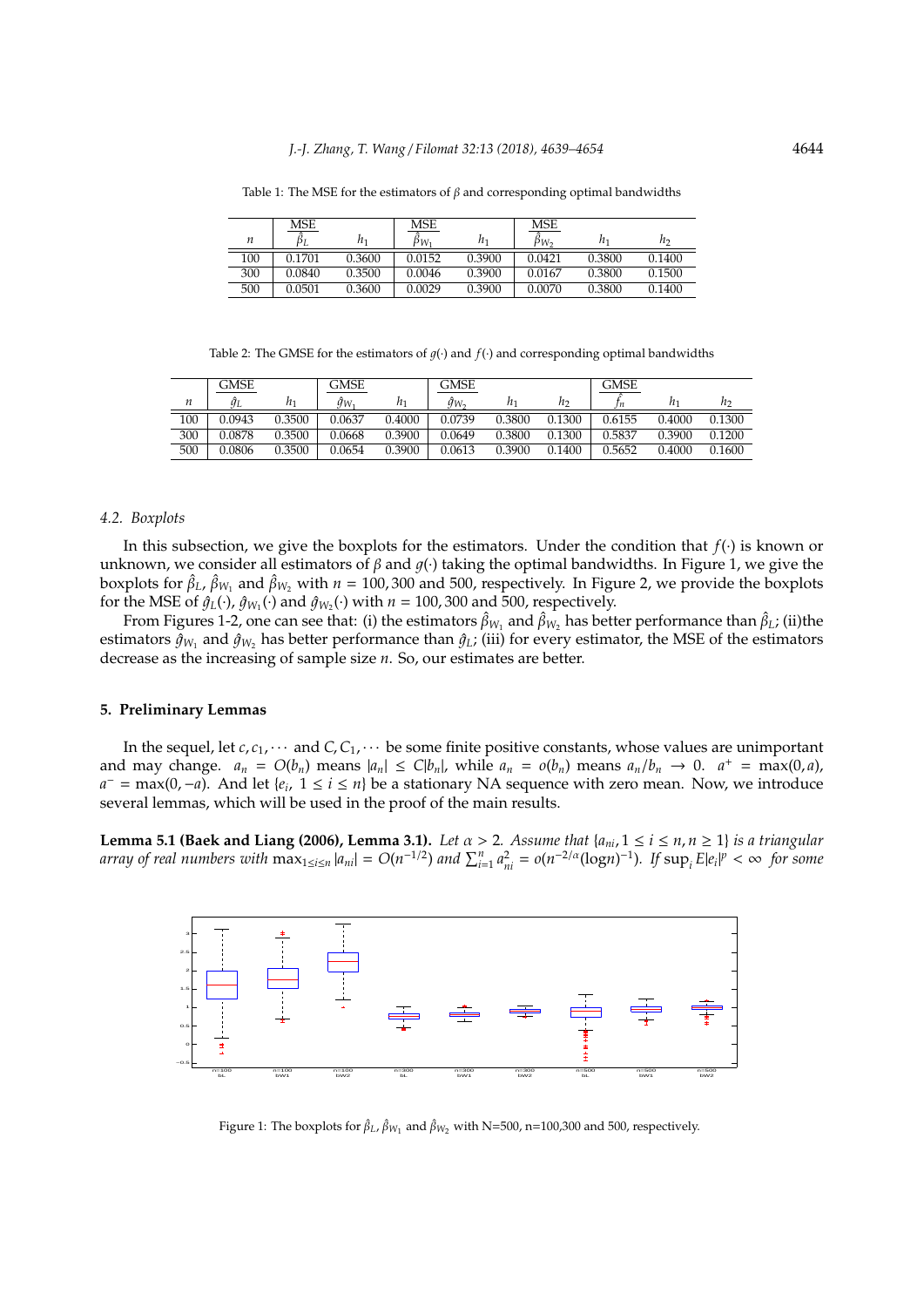

Figure 2: The boxplots of MSE for  $\hat{g}_L$ ,  $\hat{g}_{W_1}$  and  $\hat{g}_{W_2}$  with N=500, n=100,300 and 500, respectively.

 $p > 2\alpha/(\alpha - 1)$ *. Then* 

$$
\sum_{i=1}^n a_{ni}e_i = o(n^{-1/\alpha}) a.s.
$$

**Remark 5.2.** In Lemma 5.1, it is quite clear that  $p > 2$  as  $\alpha \to \infty$  and  $\sum_{i=1}^{n} a_{ni}e_i = o(1)$  a.s.; and  $p > 4$  when  $\alpha > 4$ and  $\sum_{i=1}^n a_{ni}e_i = o(n^{-1/4})$  *a.s. In addition, if all of the "o" is changed into "O", the conclusion is also right.* 

**Lemma 5.3 (Härdle et al. (2000), Lemma A.3).** *Let*  $V_1, \dots, V_n$  *be independent random variables with EV<sub>i</sub> = 0,* finite variances and  $\sup_{1\le j\le n}E|V_j|^r\le C<\infty$  (r > 2). Assume that {a<sub>ki</sub>, k, i = 1,  $\cdots$  , n} is a sequence of real numbers such that  $\sup_{1\leq i,k\leq n}|a_{ki}|=O(n^{-p_1})$  for some  $0< p_1<1$  and  $\sum_{j=1}^n a_{ji}=O(n^{p_2})$  for  $p_2\geq \max(0,2/r-p_1)$ . Then

$$
\max_{1 \le i \le n} \left| \sum_{k=1}^n a_{ki} V_k \right| = O(n^{-s} \log n) \ a.s. \ \text{for} \ s = (p_1 - p_2)/2.
$$

**Lemma 5.4 (Liu and Gan(2003)).** *Assume a<sub>n</sub>* is a array of positive real numbers, and  $\sum_{n=1}^{\infty} \sigma_n^2/a_n^2 < \infty$ , where  $\sigma_n^2 = \text{Var}(e_n)$ *. If*  $0 < a_n \uparrow \infty$ *. Then* 

$$
\sum_{i=1}^n \frac{e_i}{a_n} = o(1) \ a.s.
$$

**Lemma 5.5 (Xu Bing(2002)).** Assume  $\epsilon_i$  be a sequence of strong mixing, and  $E\epsilon_i = 0$ , when  $p > 2$ ,  $\sup_{i \ge 1} E|\epsilon_i|$ *p* <  $\infty$ *. And suppose that*  $\sum_{n=1}^{\infty} \left( \sum_{i=1}^{n} a_{ni}^{2} \log n \right)^{p/2} < \infty$  and  $\sum_{n=1}^{\infty} \alpha(n)^{(p-2)/p} < \infty$ *. Then* 

$$
\sum_{i=1}^{\infty} a_{ni} \epsilon_i = o(1) \ a.s.
$$

*where*  $\alpha(n)$  *is the mixing coefficient,*  $\{a_{ni}, i = 1, 2, ..., \}$  *are real sequence.* 

Following the proof line of Lemma 4.7 in Zhang and Liang (2011), one can verify the following Lemma 5.6.

**Lemma 5.6.** *(a) Under (A0) and (A3), we have*  $S_{1n}^2 \to S_n^2 a.s.$ 

- (b) Under (A1), (A2) and (A3), one can imply that  $n^{-1}\sum_{i=1}^n \tilde{\xi}_i^2 \to \Sigma_0$ ,  $\max_{1 \le i \le n} |\tilde{\xi}_i| = o(n^{-1/2})$  and  $S_n^{-2}\sum_{i=1}^n |\tilde{\xi}_i| \le n$ *C;*
- *(c)* Using (A1), (A2) and (A3), imply that  $C_1 \le n^{-1} \sum_{i=1}^n \sigma_i^{-2} \tilde{\xi}_i^2 \le C_2$  and  $T_n^{-2} \sum_{i=1}^n |\sigma_i^{-2} \tilde{\xi}_i| \le C$ ;
- (d) Let  $\tilde{A}_i = A(t_i) \sum_{j=1}^n W_{nj}(t_i)A(t_j)$ , where  $A(\cdot) = f(\cdot)$ ,  $g(\cdot)$  or  $h(\cdot)$ . Then  $(A2)(ii)$  and  $(A3)(ii)$  imply that  $\max_{1 \le i \le n} |\tilde{A}_i| = o(n^{-1/4}).$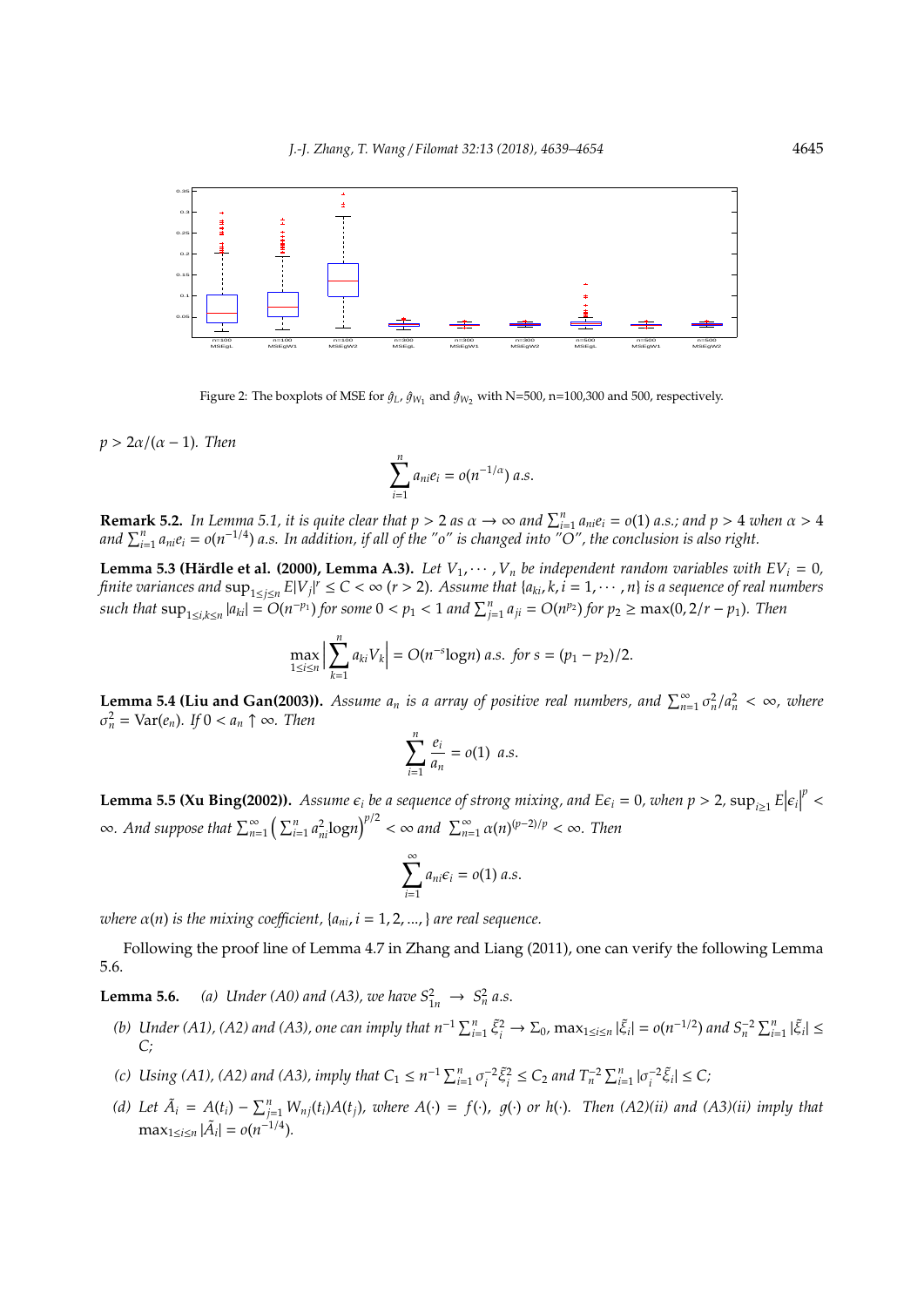#### **6. Proof of Main Results**

In the sequel, we use the Abel Inequality (Härdle et al. (2000), page 183). Let  $A_1, A_2, \cdots, A_n$ ;

 $B_1, B_2, \cdots, B_n$   $(B_1 \ge B_2 \ge \cdots \ge B_n \ge 0)$  be two sequences of real numbers, and  $S_k = \sum_{i=1}^k A_i$ ,  $M_1 = \min_{1 \le k \le n} S_k$ ,  $M_2 = \max_{1 \le k \le n} S_k$ . Then,  $B_1 M_1 \le \sum_{k=1}^n A_k B_k \le \hat{B}_1 M_2$ . Let  $E_i, F_i (1 \le i \le n)$  to be arbitrary real numbers and  $(j_1, j_2, \dots, j_n)$  be a permutation of  $(1, \dots, n)$  such that  $F_{j_1} \ge F_{j_2} \ge \dots \ge F_{j_n}$ . Then from the above equation, we have

$$
\left| \sum_{i=1}^{n} E_{i} F_{i} \right| = \left| \sum_{i=1}^{n} E_{j_{i}} F_{j_{i}} \right| \leq \left| \sum_{i=1}^{n} E_{j_{i}} (F_{j_{i}} - F_{j_{n}}) \right| + \left| \sum_{i=1}^{n} E_{j_{i}} F_{j_{n}} \right|
$$
  

$$
\leq C \max_{1 \leq i \leq n} |F_{i}| \max_{1 \leq m \leq n} \left| \sum_{i=1}^{m} E_{j_{i}} \right|.
$$

Proof of Theorem 3.2. We prove only (a), as the proof of (b) is analogous. From (3) and (10), write that

$$
\hat{\beta}_{L} - \beta = S_{1n}^{-2} \Big[ \sum_{i=1}^{n} (\tilde{\xi}_{i} + \tilde{\mu}_{i}) (\tilde{y}_{i} - \tilde{\xi}_{i} \beta - \tilde{\mu}_{i} \beta) + n \Xi_{\mu}^{2} \beta \Big]
$$
\n
$$
= S_{1n}^{-2} \Big[ \sum_{i=1}^{n} [(\tilde{\xi}_{i} + \tilde{\mu}_{i}) (\tilde{e}_{i} - \tilde{\mu}_{i} \beta) + \Xi_{\mu}^{2} \beta] + \sum_{i=1}^{n} \tilde{\xi}_{i} \tilde{g}_{i} + \sum_{i=1}^{n} \tilde{\mu}_{i} \tilde{g}_{i} \Big]
$$
\n
$$
= S_{1n}^{-2} \Big\{ \sum_{i=1}^{n} \tilde{\xi}_{i} (\epsilon_{i} - \mu_{i} \beta) + \sum_{i=1}^{n} \mu_{i} \epsilon_{i} - \sum_{i=1}^{n} (\mu^{2} - \Xi_{\mu}^{2}) \beta + \sum_{i=1}^{n} \tilde{\xi}_{i} \tilde{g}_{i} + \sum_{i=1}^{n} \tilde{\mu}_{i} \tilde{g}_{i} + \sum_{i=1}^{n} \tilde{\mu}_{i} \tilde{g}_{i} + \sum_{i=1}^{n} \sum_{j=1}^{n} W_{nj}(t_{i}) \tilde{\xi}_{i} \mu_{j} \beta - \sum_{i=1}^{n} \sum_{j=1}^{n} W_{nj}(t_{i}) \tilde{\xi}_{i} \epsilon_{j} - \sum_{i=1}^{n} \sum_{j=1}^{n} W_{nj}(t_{i}) \mu_{i} \epsilon_{j} + 2 \sum_{i=1}^{n} \sum_{j=1}^{n} W_{nj}(t_{i}) \mu_{i} \mu_{j} \beta + \sum_{i=1}^{n} \sum_{j=1}^{n} \sum_{k=1}^{n} W_{nj}(t_{i}) W_{nk}(t_{i}) \mu_{j} \epsilon_{k} - \sum_{i=1}^{n} \sum_{j=1}^{n} \sum_{k=1}^{n} W_{nj}(t_{i}) W_{nk}(t_{i}) \mu_{j} \mu_{k} \beta \Big\}
$$
\n
$$
:= S_{1n}^{-2} \sum_{k=1}^{12} A_{kn}.
$$
\n(11)

Therefore, to prove  $\hat{\beta}_L - \beta = o(n^{-1/4})$  *a.s.* we need to verify  $S_{1n}^{-2}A_{kn} = o(n^{-1/4})$  *a.s. for*  $k = 1, 2, \cdots, 12$ . Using Lemma 5.6(a)(b), we only need to verify that  $n^{-1}A_{kn} = o(n^{-1/4})$  *a.s.* 

*Step 1.* Here, we prove that  $S_n^{-2}A_{1n} = o(n^{-1/4})$  *a.s.* 

Firstly, from (A0), we find out  $\{\eta_i = \epsilon_i - \mu_i\beta, i \ge 1\}$  are sequences of NA random variables with  $E\eta_i = 0$ ,  $\sup_i E|\eta_i|$  $\int e^{i\theta}$  < *C* sup<sub>*i*</sub> *E* $|e_i|$  $p^p$  + *C* sup<sub>*i*</sub>  $E|\mu_i|$  $p^p < \infty$ , for some  $p > 4$ . Since

$$
S_n^{-2}A_{1n} = \sum_{i=1}^n \frac{\xi_i \eta_i}{S_n^2} := \sum_{i=1}^n B_{in} \eta_i.
$$
  

$$
\max_{1 \le i \le n} |B_{in}| \le \max_{1 \le i \le n} \frac{|\xi_i|}{S_n^2} = o(n^{-\frac{3}{2}}), \qquad \sum_{i=1}^n B_{in}^2 = \sum_{i=1}^n \frac{\xi_i^2}{S_n^4} = O(n^{-1}).
$$

We have  $S_n^{-2}A_{1n} = o(n^{-1/4})$  *a.s.* by (A0), Lemma 5.6, Lemma 5.1 and Remark 5.2.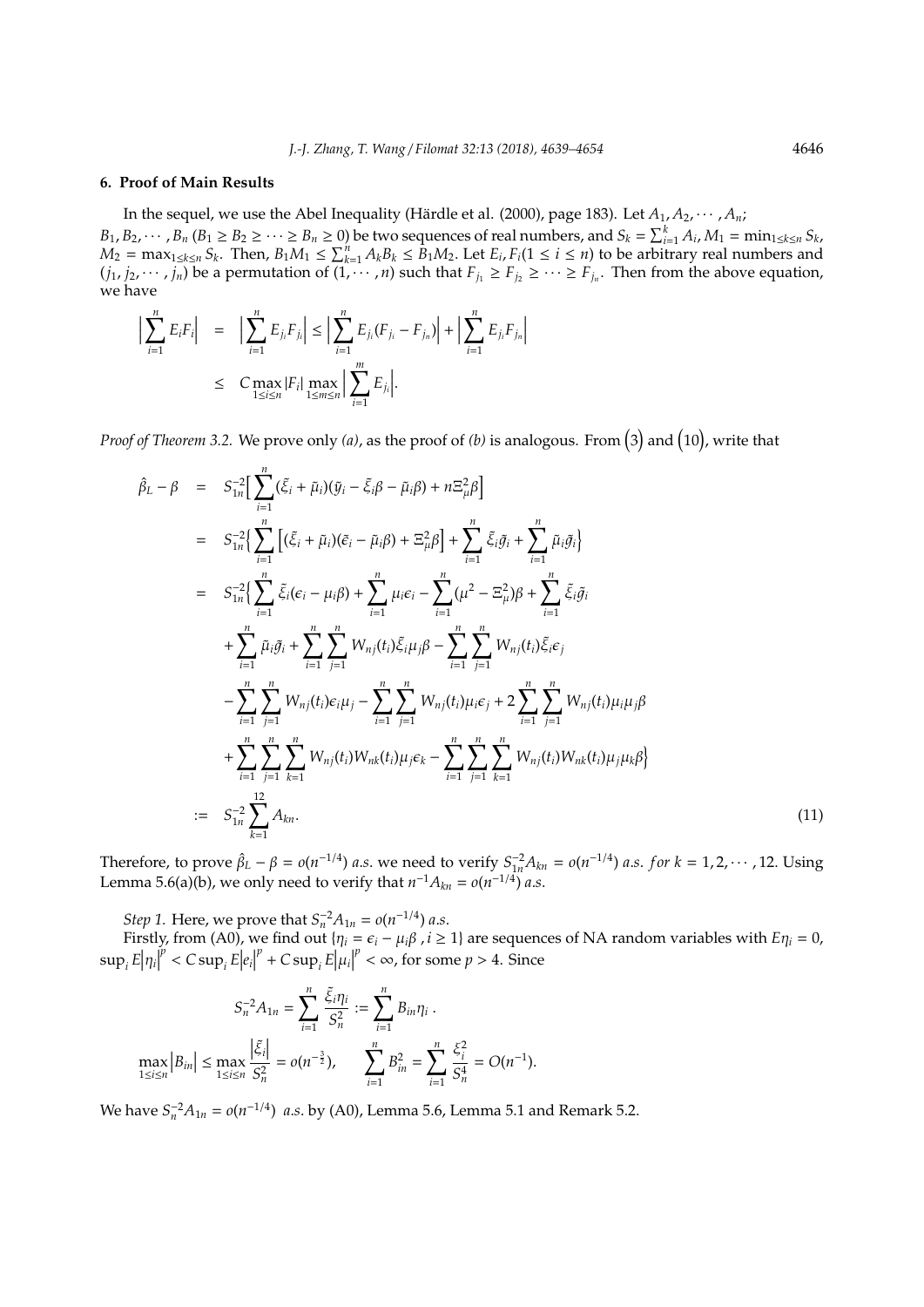*Step* 2. We prove that  $S_n^{-2}A_{2n} = o(n^{-1/4})$  *a.s.* 

Since  $\{\mu_i, i = 1, 2, ..., n\}$  is a sequence of independent random variables,  $\{\epsilon_i, i = 1, 2, ..., n\}$  are sequences of NA random errors, independent of  $\{\mu_i, i \geq 1\}$ , and  $E\mu_i = E\epsilon_i = 0$ . So Cov $(\mu_i \epsilon_i, \mu_j \epsilon_j) = 0$ , then *Corr*( $\mu_i \epsilon_i$ ,  $\mu_j \epsilon_j$ ) = 0. From definition 3.1, { $\mu_i \epsilon_i$ ,  $i \ge 1$ } are sequences of  $\rho$ -mixing random variables, and the mixing coefficients  $\rho(n) = 0$ . In this situation, we can know  $\rho$ -mixing is also a sequence of strong mixing from Fan and Yao (2003), and we have  $0 \le \alpha(n) \le \rho(n)/4 = 0$ . Therefore,  $\{\mu_i \epsilon_i, i \le 1\}$  is a sequences of strong mixing random variables with the mixing coefficients  $\alpha(n) = 0$ . So, in Lemma 5.5, let  $p = 4 + \delta$  for some  $\delta > 0$  and  $a_n = n^{-3/4}$ . Then we have  $\sum_{n=1}^{\infty} \left( \sum_{i=1}^{\infty} (n^{-3/4})^2 \log n \right)^{4+\delta/2} < \infty$ , and  $\sum_{n=1}^{\infty} \alpha(n)^{(p-2)/p} < \infty$ , So

$$
n^{-\frac{3}{4}}\sum_{i=1}^{n}\mu_{i}\epsilon_{i}=o(1) a.s.\qquad \frac{1}{n}\sum_{i=1}^{n}\mu_{i}\epsilon_{i}=o(n^{-\frac{1}{4}}) a.s.
$$
\n(12)

Thus,  $S_n^{-2}A_{2n} \leq \frac{C_n}{n}$  $\begin{array}{c} \hline \end{array}$  $\sum_{i=1}^{n} \mu_i \epsilon_i$  =  $o(n^{-1/4})$  *a.s.* 

*Step 3.* We prove that  $S_n^{-2}A_{kn} = o(n^{-1/4})$  *a.s.* for  $k = 3, 4, 5, 6, 10, 12$ . By applying (A0), (A3) and Lemma 5.1 taking  $\alpha = 4$  and Lemma 5.3, one can verity that

$$
\sum_{i=1}^{n} \left( \zeta_{i} - E \zeta_{i} \right) = O(n^{\frac{1}{2}} \log n) a.s. \quad \max_{1 \leq i \leq n} \left| \sum_{j=1}^{n} W_{nj}(t_{i}) \mu_{j} \right| = o(n^{-\frac{1}{4}}) a.s.
$$
\n(13)

where  $\zeta_i = |\mu_i|$ ,  $\mu_i^2$  or  $\mu_i$ .

So, From Lemma 5.6(b)(d) and  $(13)$ , one can achieve that

$$
S_{n}^{-2}A_{3n} \leq \frac{C}{n}\sum_{i=1}^{n}(\mu_{i}^{2}-\Xi_{\mu}^{2})\beta = O(n^{-\frac{1}{2}}log n) a.s.
$$
  
\n
$$
S_{n}^{-2}A_{4n} \leq \frac{C}{n}\Big|\sum_{i=1}^{n}\xi_{i}\tilde{g}_{i}\Big| \leq \frac{C}{n}\Big[\max_{1\leq i\leq n}\sum_{i=1}^{n}|\xi_{i}^{2}|\max_{1\leq i\leq n}|\tilde{g}_{i}|\Big] = o(n^{-\frac{1}{4}}) a.s.
$$
  
\n
$$
S_{n}^{-2}A_{5n} \leq \frac{C}{n}\Big|\sum_{i=1}^{n}\tilde{\mu}_{i}\tilde{g}_{i}\Big| \leq \frac{C}{n}\Big[\sum_{i=1}^{n}|\mu_{i}||\tilde{g}_{i}| + \sum_{i=1}^{n}|\tilde{g}_{i}||\sum_{j=1}^{n}W_{nj}(t_{i})\mu_{j}|\Big]
$$
  
\n
$$
\leq \frac{C}{n}\Big[\max_{1\leq i\leq n}\Big(\sum_{i=1}^{n}(|\mu_{i}|-E|\mu_{i}|)\Big)+ \sum_{i=1}^{n}E|\mu_{i}|\Big)\max_{i\leq 1\leq n}|\tilde{g}_{i}| + \sum_{i\leq 1\leq n}^{n}|\tilde{g}_{i}|\max_{1\leq i\leq n}|\tilde{g}_{i}|\max_{1\leq i\leq n}|\sum_{j=1}^{n}W_{nj}(t_{i})\mu_{j}|\Big] = o(n^{-\frac{1}{4}}) a.s.
$$

In the same way, from Lemma 5.6(b)(d) and  $(13)$ ,  $S_n^{-2}A_{kn} = o(n^{-1/4})$  *a.s.* for  $k = 6$ , 10, 12.

*Step 4.* Here, we prove that  $S_n^{-2}A_{kn} = o(n^{-1/4})$  *a.s.* for  $k = 7, 8, 9, 11$ .

Firstly, the  $\{\epsilon_i, i = 1, 2, ..., n\}$  is a stationary NA sequence with zero mean, let  $\epsilon_i^+ = (\vert \epsilon_i \vert + \epsilon_i)/2$  and  $\epsilon_i^ \epsilon_i^+$  = ( $|\epsilon_i| - \epsilon_i$ )/2. It's easy to know that the sequences  $\{\epsilon_i^+, i = 1, 2, ... n\}$  and  $\{\epsilon_i^ \sum_{i}$ ,  $i = 1, 2, ...n$ } are all NA sequence satisfying  $|\epsilon_i| = \epsilon_i^+ + \epsilon_i^$ *i* . From Lemma 5.4 and (A0), one can get

$$
\frac{1}{n}\sum_{i=1}^{n}|\epsilon_{i}| = \frac{1}{n}\sum_{i=1}^{n}\epsilon_{i}^{+} + \frac{1}{n}\sum_{i=1}^{n}\epsilon_{i}^{-}
$$
\n
$$
= \frac{1}{n}\sum_{i=1}^{n}(\epsilon_{i}^{+} - E\epsilon_{i}^{+}) + \frac{1}{n}\sum_{i=1}^{n}(\epsilon_{i}^{-} - E\epsilon_{i}^{-}) + \frac{1}{n}\sum_{i=1}^{n}E|\epsilon_{i}|
$$
\n
$$
= O(1) a.s.
$$
\n(14)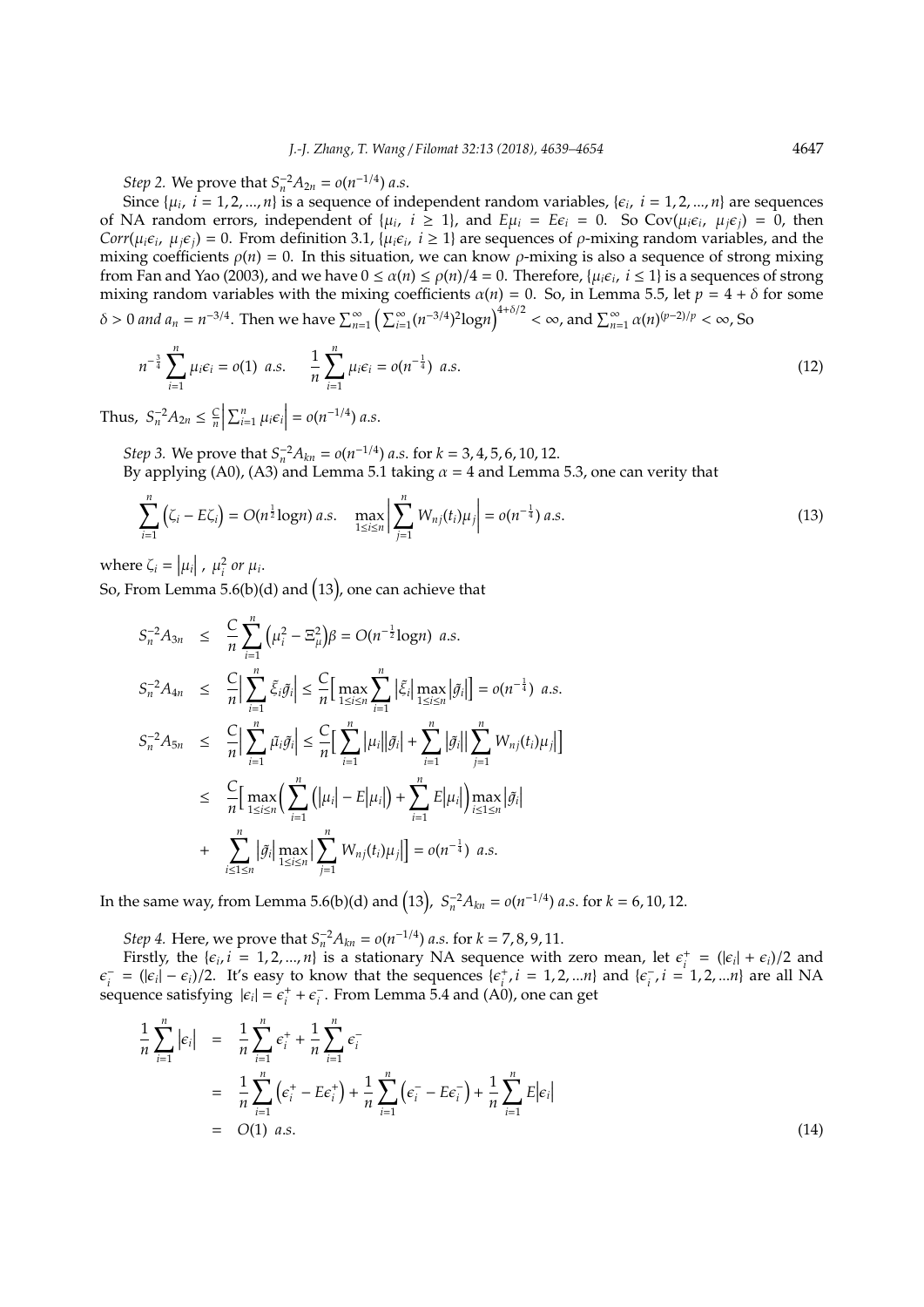Hence, by applying (A0) and (A3), Lemma 5.1 taking  $\alpha = 4$ , one can obtain that

$$
\max_{1 \leq i \leq n} \left| \sum_{j=1}^{n} W_{nj}(t_i) \epsilon_j \right| = o(n^{-\frac{1}{4}}) \ a.s. \tag{15}
$$

From Lemma 5.6(b),  $(13)$ ,  $(14)$  and  $(15)$ , we have

$$
S_n^{-2}A_{7n} \leq \frac{C}{n}\sum_{i=1}^n |\xi_i| \sum_{j=1}^n W_{nj}(t_i)\epsilon_j| = o(n^{-\frac{1}{4}}) a.s.
$$
  

$$
S_n^{-2}A_{8n} \leq \frac{C}{n}\sum_{i=1}^n |\epsilon_i| \sum_{j=1}^n W_{nj}(t_i)\mu_j| = o(n^{-\frac{1}{4}}) a.s.
$$

The proof of  $S_n^{-2}A_{kn} = o(n^{-1/4})$  *a.s.* for *k* = 9, 11. is analogous. Thus, the proof of Theorem 3.2 is completed. ■ Proof of Theorem 3.3. We prove (a), the proof for (b) is similar. From  $(7)$ , note that

$$
\hat{g}_L(t) - E\hat{g}_L(t) = \sum_{i=1}^n W_{ni}(t) [y_i - x_i \hat{\beta}_L - Ey_i + E(x_i \hat{\beta}_L)]
$$
  
\n
$$
= \sum_{i=1}^n W_{ni}(t) (\epsilon_i - \mu_i \beta) + \sum_{i=1}^n W_{ni}(t) \xi_i (\beta - \hat{\beta}_L)
$$
  
\n
$$
- \sum_{i=1}^n W_{ni}(t) \xi_i E(\beta - \hat{\beta}_L) + \sum_{i=1}^n W_{ni}(t) \mu_i (\beta - \hat{\beta}_L)
$$
  
\n
$$
- \sum_{i=1}^n W_{ni}(t) E [\mu_i (\beta - \hat{\beta}_L)]
$$
  
\n
$$
= F_{1n}(t) + F_{2n}(t) - F_{3n}(t) + F_{4n}(t) - F_{5n}(t).
$$

Therefore, we only need to prove that  $F_{kn}(t) = o(n^{-1/4})$  *a.s. for*  $k = 1, 2, \cdots, 5$ 

Firstly, We prove that  $\left|\beta - \hat{\beta}_L\right| = o(n^{-1/4})$  *a.s.* and  $E(\hat{\beta}_L - \beta)^2 = O(n^{-1})$ . By the proof of Theorem 3.2 we have

$$
\left|\beta - \hat{\beta}_L\right| = o(n^{-\frac{1}{4}}) a.s.
$$
\n<sup>(16)</sup>

Meanwhile, we take the same notations of  $A_{kn}$  for  $k = 1, 2, \cdots, 12$  as in the proof of Theorem 3.2. Observe that

$$
E\big[S_{1n}^{2}(\hat{\beta}_{L}-\beta)\big]^{2}=E\big[\sum_{k=1}^{12}A_{kn}\big]^{2}\leq C\cdot\sum_{k=1}^{12}E(A_{kn})^{2}.
$$

Noticing that { $\varepsilon_i$  −  $\mu_i$ β, 1 ≤ *i* ≤ *n*} is a sequence of NA variables and { $\varepsilon_i\mu_i$ , 1 ≤ *i* ≤ *n*} are sequences of α-mixing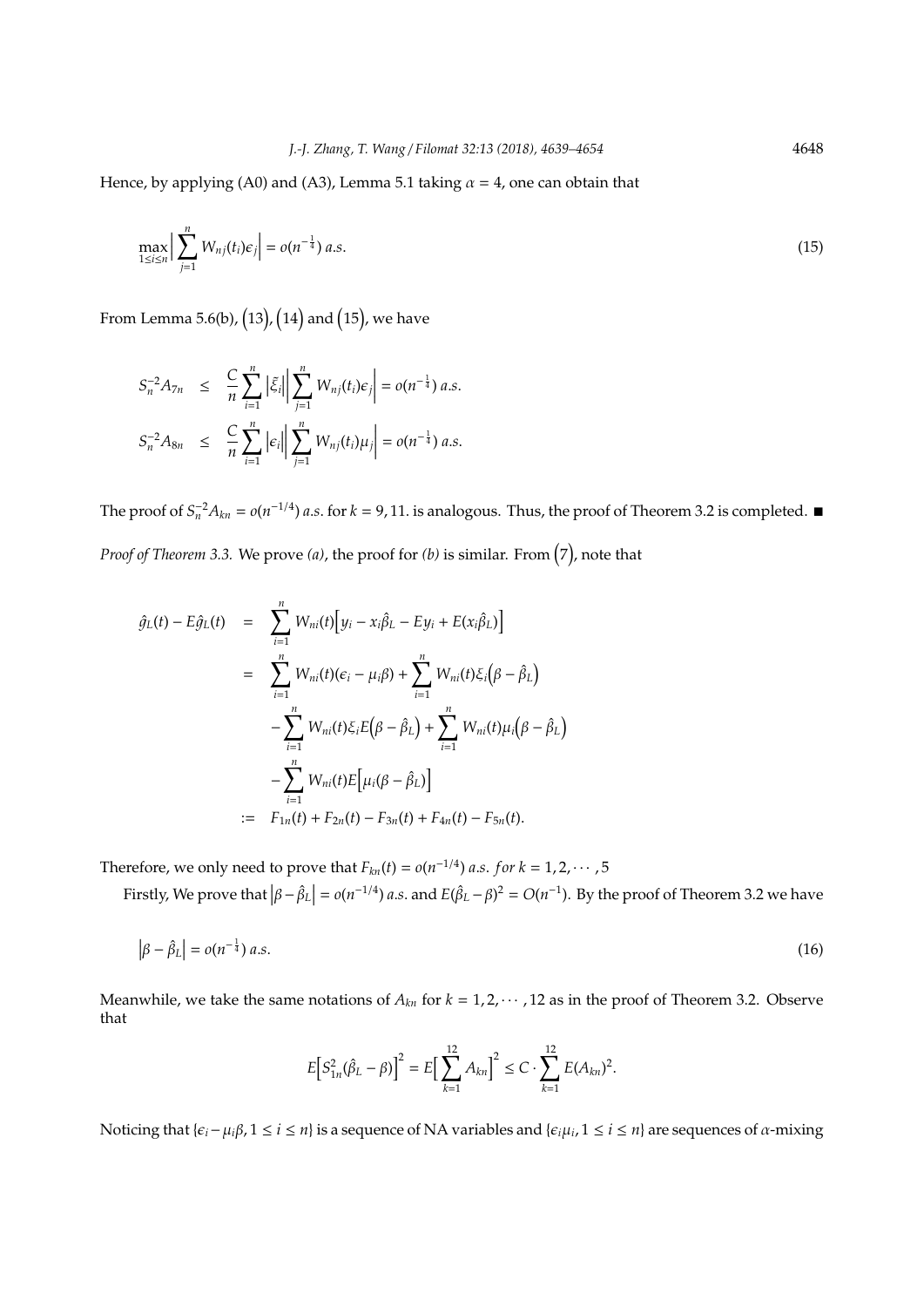variables. Applying (A0), (A2), Lemma 5.6(a)(b) and 13 , one can achieve that

$$
\sup_{n} n^{-1} E(A_{1n})^{2} \leq \sup_{n} \frac{C}{n} E\Big(\sum_{i=1}^{n} \xi_{i}^{2} \epsilon_{i}^{2} + \sum_{i=1}^{n} \xi_{i}^{2} \mu_{i}^{2} \beta^{2} - 2 \sum_{i=1}^{n} \xi_{i}^{2} \epsilon_{i} \mu_{i} \beta \Big)
$$
\n
$$
\leq \sup_{n} \frac{C}{n} \Big(\sum_{i=1}^{n} \xi_{i}^{2} E \epsilon_{i}^{2} + \sum_{i=1}^{n} \xi_{i}^{2} E \mu_{i}^{2} \beta^{2} + 2E \sum_{i=1}^{n} \Big| \xi_{i}^{2} \epsilon_{i} \mu_{i} \beta \Big| \Big)
$$
\n
$$
\leq \sup_{n} \frac{C}{n} \Big(O(n) + O(n) + \sqrt{\sum_{i=1}^{n} \xi_{i}^{2} E \epsilon_{i}^{2} \cdot \sum_{i=1}^{n} \xi_{i}^{2} E \mu_{i}^{2} \beta^{2}} \Big) < \infty
$$
\n
$$
\sup_{n} n^{-1} E(A_{2n})^{2} = \sup_{n} \frac{1}{n} E\Big(\sum_{i=1}^{n} \epsilon_{i} \mu_{i}\Big)^{2} \leq \sup_{n} \frac{C}{n} \Big(\sum_{i=1}^{n} \sigma_{i}^{2} \Xi_{\mu}^{2} \Big) < \infty
$$
\n
$$
\sup_{n} n^{-1} E(A_{3n})^{2} = \sup_{n} \frac{1}{n} \sum_{i=1}^{n} E\Big(\mu_{i}^{2} - \Xi_{\mu}^{2}\Big) \beta^{2} \leq \sup_{n} \frac{C}{n} n < \infty
$$
\n
$$
\sup_{n} n^{-1} E(A_{3n})^{2} = \sup_{n} \frac{1}{n} E\Big{\sum_{j=1}^{n} E\Big(\sum_{i=1}^{n} W_{nj}(t_{i}) \epsilon_{i}\Big] \mu_{j}\Big}^{2} = \sup_{n} \frac{C}{n} \Big{\sum_{j=1}^{n} E\Big(\sum_{i=1}^{n} W_{nj}(t_{i}) \epsilon_{i}\Big)^{2} E \mu_{j}^{2}\Big}
$$
\n
$$
\leq \sup_{n} \frac{C}{n} \
$$

Similarly, one can deduce that  $\sup_n n^{-1} E(A_{kn})^2 < \infty$  for  $k = 4, 5, \cdots, 7, 9, \cdots, 12$ . by (A0), (A2), (A3), Lemma 5.6(a)(b)(d),  $(13)$  and  $(15)$ . Therefore, from Lemma 5.6(a)(b)(d), one can deduce that

$$
E(\hat{\beta}_L - \beta)^2 = O(n^{-1}) \qquad E|\hat{\beta}_L - \beta| = O(n^{-1/2}) \tag{17}
$$

So, from (A0), (A2), (A3), Lemma (5.6), (13), (15), (16) and (17), one can get

$$
|F_{1n}(t)| = \sum_{i=1}^{n} W_{ni}(t) ( \epsilon_i - \mu_i \beta ) = o(n^{-\frac{1}{4}}) a.s.
$$
  
\n
$$
|F_{2n}(t)| \leq |\beta - \hat{\beta}_L| \cdot \max_{1 \leq i \leq n} \left| \xi_i \right| \cdot \sum_{i=1}^{n} W_{ni}(t) = o(n^{-\frac{3}{4}}) a.s.
$$
  
\n
$$
|F_{3n}(t)| \leq E |\beta - \hat{\beta}_L| \cdot \max_{1 \leq i \leq n} \left| \xi_i \right| \cdot \sum_{i=1}^{n} W_{ni}(t) = o(n^{-1})
$$
  
\n
$$
|F_{4n}(t)| \leq |\beta - \hat{\beta}_L| \cdot \max_{1 \leq i \leq n} \left| \sum_{i=1}^{n} W_{ni}(t) \mu_i \right| = o(n^{-\frac{1}{2}}) a.s.
$$
  
\n
$$
|F_{5n}(5)| \leq \max_{1 \leq i \leq n} \sum_{i=1}^{n} W_{ni}(t) \cdot \sqrt{E \mu_i^2 E(\beta - \hat{\beta}_L)^2} = O(n^{-\frac{1}{2}})
$$

Thus, the proof of Theorem 3.3 is completed.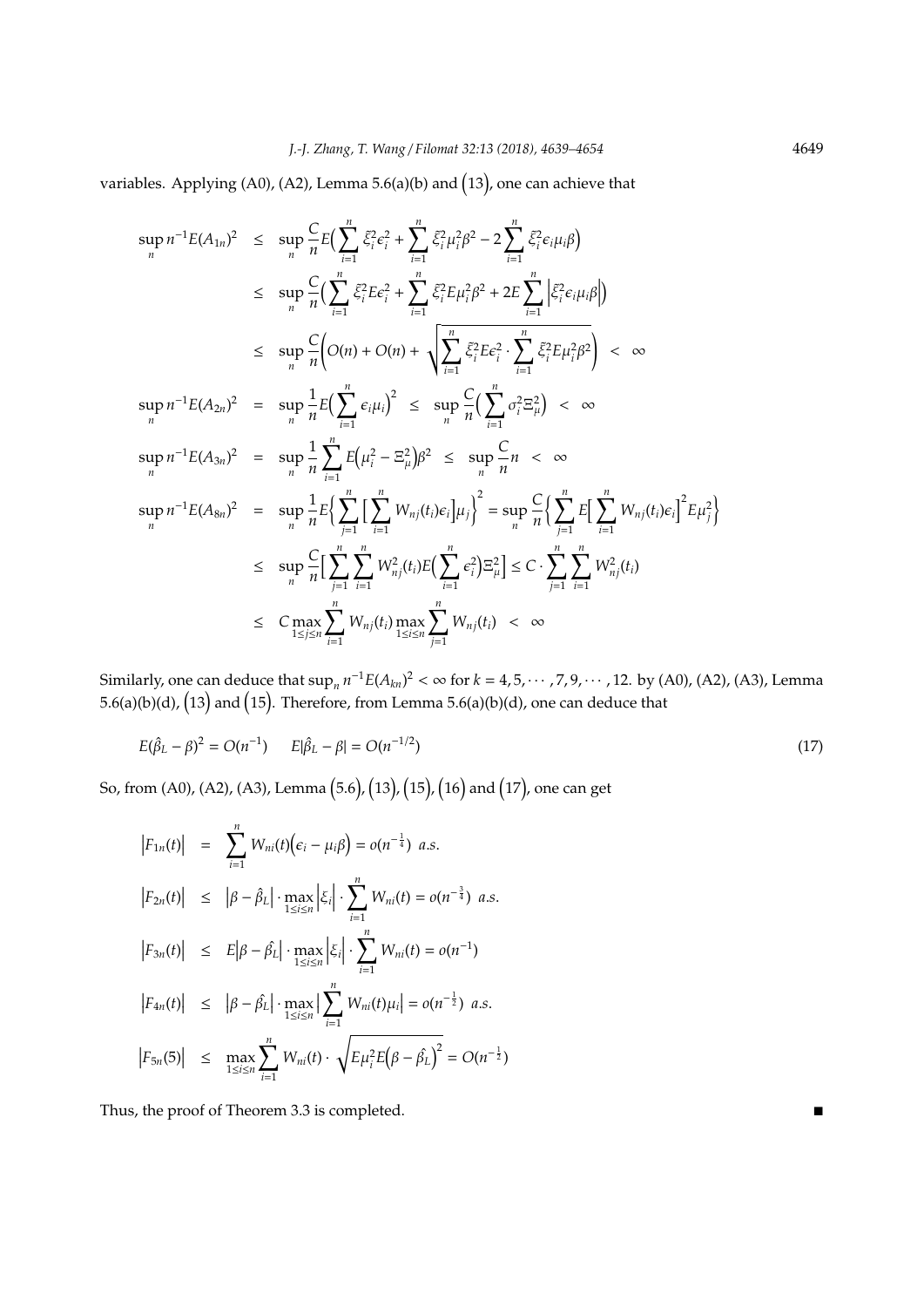Proof of Theorem 3.4. From (5), write that

$$
f_n(u) - Ef_n(u) = \sum_{i=1}^n W_{ni}(u) [(g_i - \bar{x}_i \beta_L)^2 - E(g_i - \bar{x}_i \beta_L)^2] + \Xi_n^2 (E\beta_L^2 - \beta_L^2)
$$
  
\n
$$
= \sum_{i=1}^n W_{ni}(u) [[(\bar{e}_i - \bar{\mu}_i \beta) + \bar{\varepsilon}_i (\beta - \hat{\beta}_L) + \bar{\mu}_i (\beta - \hat{\beta}_L) + \bar{g}_i]^2
$$
  
\n
$$
-E[(\bar{e}_i - \bar{\mu}_i \beta) + \bar{\varepsilon}_i (\beta - \hat{\beta}_L) + \bar{\mu}_i (\beta - \hat{\beta}_L) + \bar{g}_i]^2] + \Xi_n^2 (E\beta_L^2 - \beta_L^2)
$$
  
\n
$$
= \sum_{i=1}^n W_{ni}(u) [(\bar{e}_i - \bar{\mu}_i \beta)^2 - E(\bar{e}_i - \bar{\mu}_i \beta)^2] + \sum_{i=1}^n W_{ni}(u) \xi_i^2 (\beta - \beta_L)^2
$$
  
\n
$$
- \sum_{i=1}^n W_{ni}(u) \xi_i^2 E(\beta - \hat{\beta}_L)^2 + \sum_{i=1}^n W_{ni}(u) (\bar{\mu}_i^2 - \bar{\mu}_i^2) (\beta - \hat{\beta}_L)^2
$$
  
\n
$$
- \sum_{i=1}^n W_{ni}(u) \xi_i \beta_L (\beta - \beta_L)^2 + 2 \sum_{i=1}^n W_{ni}(u) \xi_i \beta_L (\beta - \hat{\beta}_L)
$$
  
\n
$$
- 2 \sum_{i=1}^n W_{ni}(u) \xi_i \beta_L (\beta - \beta_L) + 2 \sum_{i=1}^n W_{ni}(u) \xi_i \beta_L (\beta - \hat{\beta}_L)
$$
  
\n
$$
- 2 \sum_{i=1}^n W_{ni}(u) \xi_i E[(\bar{e}_i - \bar{\mu}_i \beta) (\beta - \hat{\beta}_L)] + 2 \sum_{i=1}^n W_{ni}(u) \xi_i \beta_L (\beta - \hat{\beta}_L)
$$
  
\n
$$
+ 2 \sum_{i=1}^n W_{ni}(u) \xi_i E[\bar{u}_i (\beta - \hat{\beta}_L) - 2 \sum_{i=1}^n W_{ni}(u)
$$

Therefore, we only need to verify that  $J_{tn}(u) = o(n^{-1/4})$  a.s.  $I_{kn}(u) = o(n^{-1/4})$  a.s. for  $t = 1, 2, \cdots, 5, k =$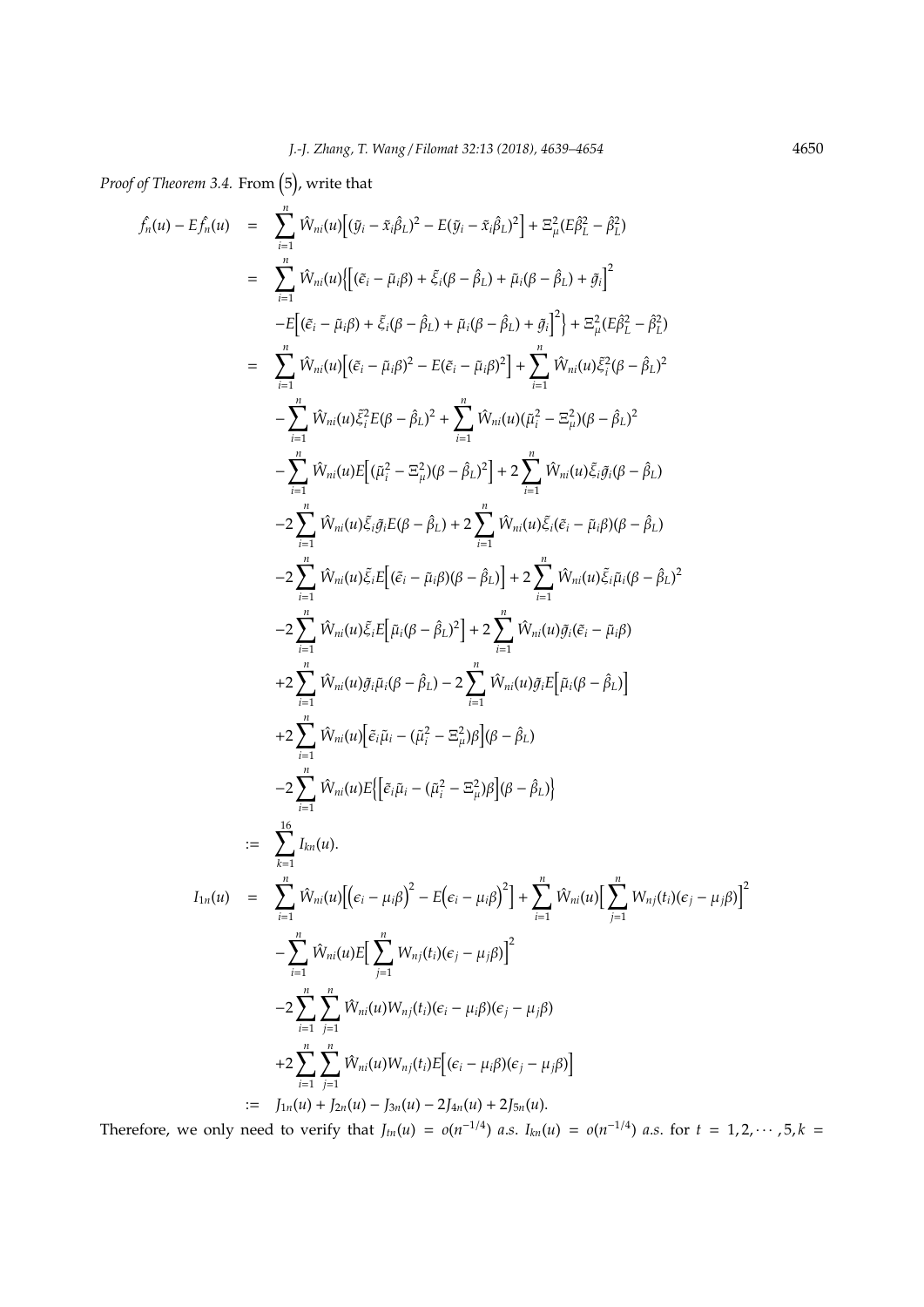$1, 2, \cdots, 16.$ 

Noticing that  $\eta_i = (\epsilon_i - \mu_i \beta)$  and  $\{\eta_i, 1 \leq i \leq n\}$  is a sequence of NA random variables with  $E\eta_i = 0$ . Then

$$
\begin{array}{rcl}\n\left[\left(\epsilon_i - \mu_i \beta\right)^2 - E\left(\epsilon_i - \mu_i \beta\right)^2\right] & = & \left[\eta_i^2 - E(\eta_i)^2\right] \\
& = & \left\{\left[\left(\eta_i^+\right)^2 - E\left(\eta_i^+\right)^2\right] + \left[\left(\eta_i^-\right)^2 - E\left(\eta_i^-\right)^2\right]\right\} := \varphi_i\n\end{array}
$$

Therefore  $\{\varphi_i, 1 \le i \le n\}$  is a sequence of NA random variables with mean zero and  $\sup_i E|\varphi_i|^3 < \infty$ . Thus, from (A0), (A3), (A4), Lemma 5.1, Lemma 5.6,  $(15)$ , we have

$$
J_{1n}(u) \leq \max_{1 \leq i \leq n} \Big| \sum_{i=1}^{n} \hat{W}_{ni}(u) \varphi_{i} \Big| = o(n^{-\frac{1}{4}}) \quad a.s.
$$
  
\n
$$
J_{2n}(u) \leq \max_{1 \leq i \leq n} \Big| \sum_{j=1}^{n} W_{nj}(t_{i})(\epsilon_{j} - \mu_{j}\beta) \Big|^{2} \cdot \sum_{i=1}^{n} \hat{W}_{ni}(u) = o(n^{-\frac{1}{2}}) \quad a.s.
$$
  
\n
$$
J_{4n}(u) \leq \max_{1 \leq i \leq n} \Big| \sum_{j=1}^{n} W_{nj}(t_{i})(\epsilon_{j} - \mu_{j}\beta) \Big| \max_{1 \leq i \leq n} \sum_{j=1}^{n} \Big| \hat{W}_{ni}(u)(\epsilon_{i} - \mu_{i}\beta) \Big| = o(n^{-\frac{1}{4}}) \quad a.s.
$$

Similarly, one can prove that  $J_{tn}(u) = o(n^{-1/4})$  *a.s.* for  $t = 3, 5$ . Meanwhile, From (A0), (A3), (A4), Lemma 5.6, (13), (15), (16) we can deduce that

$$
I_{2n}(u) \leq (\beta - \beta_L)^2 \max_{1 \leq i \leq n} |\xi_i|^2 \sum_{i=1}^n |\hat{W}_{ni}(u)| = o(n^{-\frac{3}{2}}) \quad a.s.
$$
\n
$$
I_{4n}(u) = \sum_{i=1}^n \hat{W}_{ni}(u) \{ (\mu_i^2 - \Xi_{\mu}^2)(\beta - \beta_L)^2 - 2\mu_i \sum_{j=1}^n W_{nj}(t_i) \mu_j (\beta - \beta_L)^2 + \left[ \sum_{j=1}^n W_{nj}(t_i) \mu_j \right]^2 (\beta - \beta_L)^2 \}
$$
\n
$$
:= I_{41n}(u) - 2I_{42n}(u) + I_{43n}(u).
$$
\n
$$
I_{41n}(u) \leq \sum_{i=1}^n |\mu_i^2 - \Xi_{\mu}^2| \cdot (\beta - \beta_L)^2 \cdot \max_{1 \leq i \leq n} \hat{W}_{ni}(u) = o(n^{-\frac{1}{2}}) \quad a.s.
$$
\n
$$
I_{42n}(u) = o(n^{-\frac{1}{2}}) \cdot \sum_{i=1}^n |\mu_i| \cdot \max_{1 \leq i \leq n} \left| \sum_{j=1}^n W_{nj}(t_i) \mu_j \right| \cdot \max_{1 \leq i \leq n} \hat{W}_{ni}(u) = o(n^{-\frac{1}{4}}) \quad a.s.
$$
\n
$$
I_{43n}(u) = o(n^{-\frac{1}{2}}) \cdot \sum_{i=1}^n \hat{W}_{ni}(u) \cdot \max_{1 \leq i \leq n} \left| \sum_{j=1}^n W_{nj}(t_i) \mu_j \right|^2 = o(n^{-1}) \quad a.s.
$$
\n
$$
I_{6n}(u) \leq |\beta - \hat{\beta}_L| \max_{1 \leq i \leq n} |\xi_i| \sum_{i=1}^n \hat{W}_{ni}(u) |(\epsilon_i - \mu_i \beta) - \sum_{j=1}^n W_{nj}(t_i) (\epsilon_j - \mu_j \beta)|
$$
\n
$$
\leq o(n^{-\frac{3}{4}}) \left[ \sum_{1 \leq i \leq n}^n \hat{W}_{ni}(u) \right] \cdot \left| \sum_{i=1}^n W_{nj}(t_i) (\epsilon_i - \mu_i \beta) \right|
$$
\n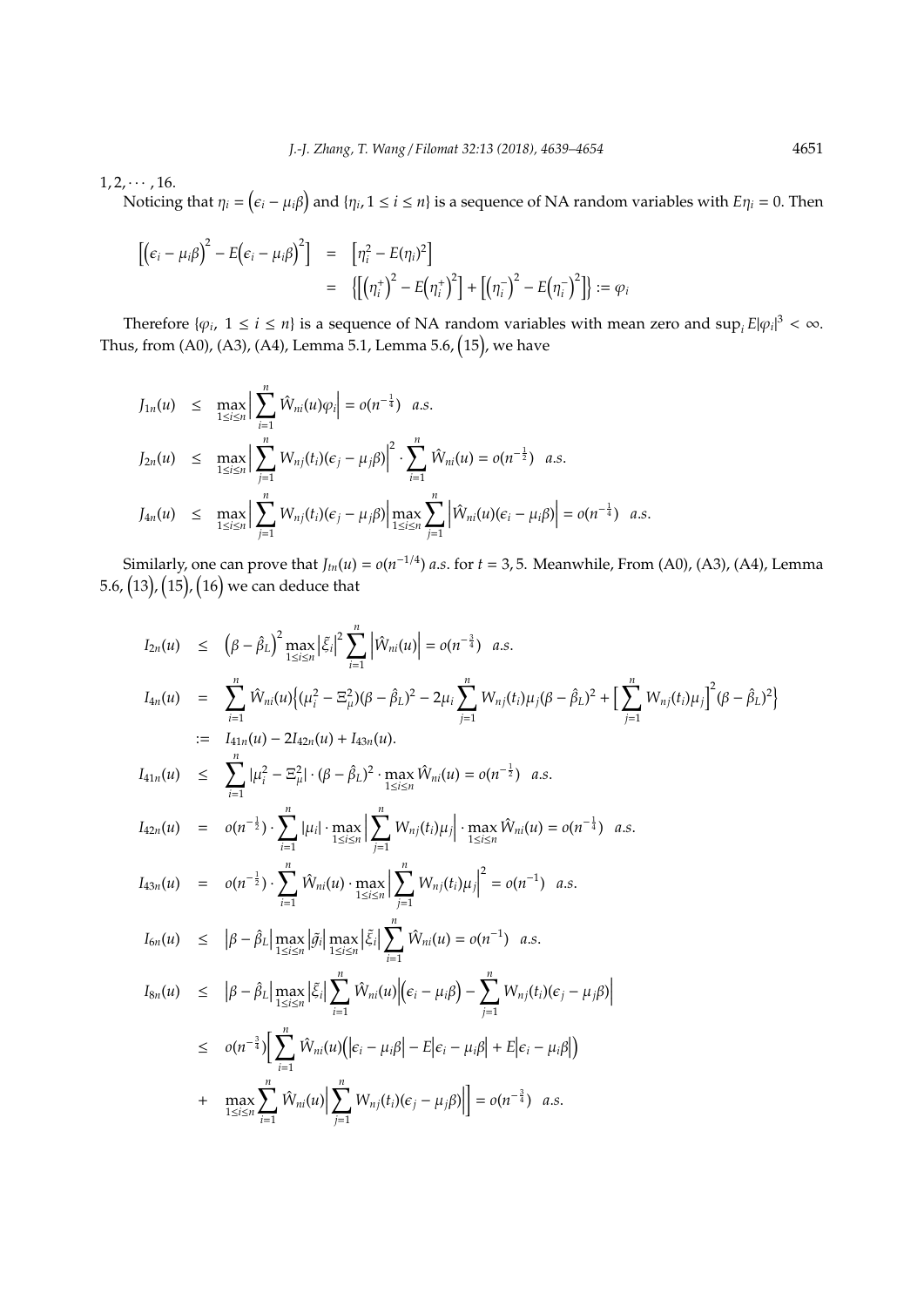$$
I_{10n}(u) \leq |\beta - \hat{\beta}_L|^2 \max_{1 \leq i \leq n} |\tilde{\xi}_i| \sum_{i=1}^n \hat{W}_{ni}(u) | \mu_i - \sum_{j=1}^n W_{nj}(t_i) \mu_j |
$$
  
\n
$$
\leq o(n^{-1}) \Big[ \sum_{i=1}^n \hat{W}_{ni}(u) (|\mu_i| - E |\mu_i| + E |\mu_i|) + \max_{1 \leq i \leq n} \sum_{i=1}^n \hat{W}_{ni}(u) \Big| \sum_{j=1}^n W_{nj}(t_i) \mu_i \Big| = o(n^{-\frac{3}{4}}) \quad a.s.
$$

In the same way, from (A0), (A3), (A4), Lemma 5.6, (12), (13), (15), (16) and (17), one can get  $I_{kn}(u)$  = *o*( $n^{-\frac{1}{4}}$ ) *a.s.* for *k* = 3,5,7,9,11, · · · , 16. Thus, the proof of Theorem 3.4 is completed. ■ *Proof of Theorem 3.5.* According to Theorem 3.2(b), it suffices to show that  $\hat{\beta}_{W_2}-\hat{\beta}_{W_1}=o(n^{-\frac{1}{4}})$  *a.s.* From  $(4)$ ,  $(6)$  and  $(10)$  we have

$$
\hat{\beta}_{W_1} - \hat{\beta}_{W_2} = \frac{1}{T_{1n}^2} \sum_{i=1}^n \sigma_i^{-2} \tilde{x}_i (\tilde{x}_i \beta - \tilde{\mu}_i \beta + \tilde{g}_i + \tilde{\epsilon}_i) - \frac{1}{U_{1n}^2} \sum_{i=1}^n \hat{\sigma}_{ni}^{-2} \tilde{x}_i (\tilde{x}_i \beta - \tilde{\mu}_i \beta + \tilde{g}_i + \tilde{\epsilon}_i)
$$
\n
$$
= \left( \frac{1}{T_{1n}^2} - \frac{1}{U_{1n}^2} \right) \sum_{i=1}^n \sigma_i^{-2} \Big[ (\tilde{\xi}_i + \tilde{\mu}_i) (\tilde{g}_i + \tilde{\epsilon}_i - \tilde{\mu}_i \beta) + \Xi_{\mu}^2 \beta \Big]
$$
\n
$$
+ \frac{1}{U_{1n}^2} \sum_{i=1}^n (\sigma_i^{-2} - \hat{\sigma}_{ni}^{-2}) \Big[ (\tilde{\xi}_i + \tilde{\mu}_i) (\tilde{g}_i + \tilde{\epsilon}_i - \tilde{\mu}_i \beta) + \Xi_{\mu}^2 \beta \Big]
$$
\n
$$
= \frac{U_{1n}^2 - T_{1n}^2}{U_{1n}^2 T_{1n}^2} \sum_{i=1}^n \sigma_i^{-2} \Big[ \tilde{\xi}_i \tilde{g}_i + \tilde{\xi}_i \tilde{\epsilon}_i - \tilde{\xi}_i \tilde{\mu}_i \beta + \tilde{\mu}_i \tilde{g}_i + \tilde{\mu}_i \tilde{\epsilon}_i - (\tilde{\mu}_i^2 - \Xi_{\mu}^2) \beta \Big]
$$
\n
$$
+ \frac{1}{U_{1n}^2} \sum_{i=1}^n (\sigma_i^{-2} - \hat{\sigma}_{ni}^{-2}) \Big[ \tilde{\xi}_i \tilde{g}_i + \tilde{\xi}_i \tilde{\epsilon}_i - \tilde{\xi}_i \tilde{\mu}_i \beta + \tilde{\mu}_i \tilde{g}_i + \tilde{\mu}_i \tilde{\epsilon}_i - (\tilde{\mu}_i^2 - \Xi_{\mu}^2) \beta \Big]
$$
\n
$$
:= \sum_{k=1}^{12} G_{kn}.
$$

Therefore, we only need to verify that  $G_{kn} = o(n^{-\frac{1}{4}})$  *a.s.* for  $k = 1, 2, \cdots, 12$ 

*Step 1.* we prove that

$$
\max_{1 \le i \le n} \left| \hat{f}_n(u_i) - f(u_i) \right| = o(n^{-\frac{1}{4}}) a.s.
$$
\n(18)

Observe that  $\vert$  $|\hat{f}_n(u_i) - f(u_i)| \leq |\hat{f}_n(u_i) - E\hat{f}_n(u_i)| + |E\hat{f}_n(u_i) - f(u_i)|$ . From Theorem 3.3 we know that  $\left| \hat{f}_n(u_i) - E \hat{f}_n(u_i) \right| = o(n^{-1/4})$  *a.s..* From the proof of the Theorem 3.4, (A0),(A3), and Lemma 5.6, one can deduce that  $\left| E \hat{f}_n(u_i) - f(u_i) \right| = o(n^{-1/4})$ 

*Step 2.* Then, we prove that

$$
\max_{1 \le i \le n} \left| \hat{\sigma}_{ni}^{-2} - \sigma_i^{-2} \right| = o(n^{-\frac{1}{4}}) \text{ a.s. } \frac{\left| U_{1n}^2 - T_{1n}^2 \right|}{\left| U_{1n}^2 T_{1n}^2 \right|} = o(n^{-\frac{5}{4}}) \text{ a.s. and}
$$
\n(19)

When  $n$  is large enough, we known from (A2) and  $(18)$  that,

$$
0 < m_1 \le \min_{1 \le i \le n} \hat{f}_n(u_i) \le \max_{1 \le i \le n} \hat{f}_n(u_i) \le M_1 < \infty \ \ a.s. \tag{20}
$$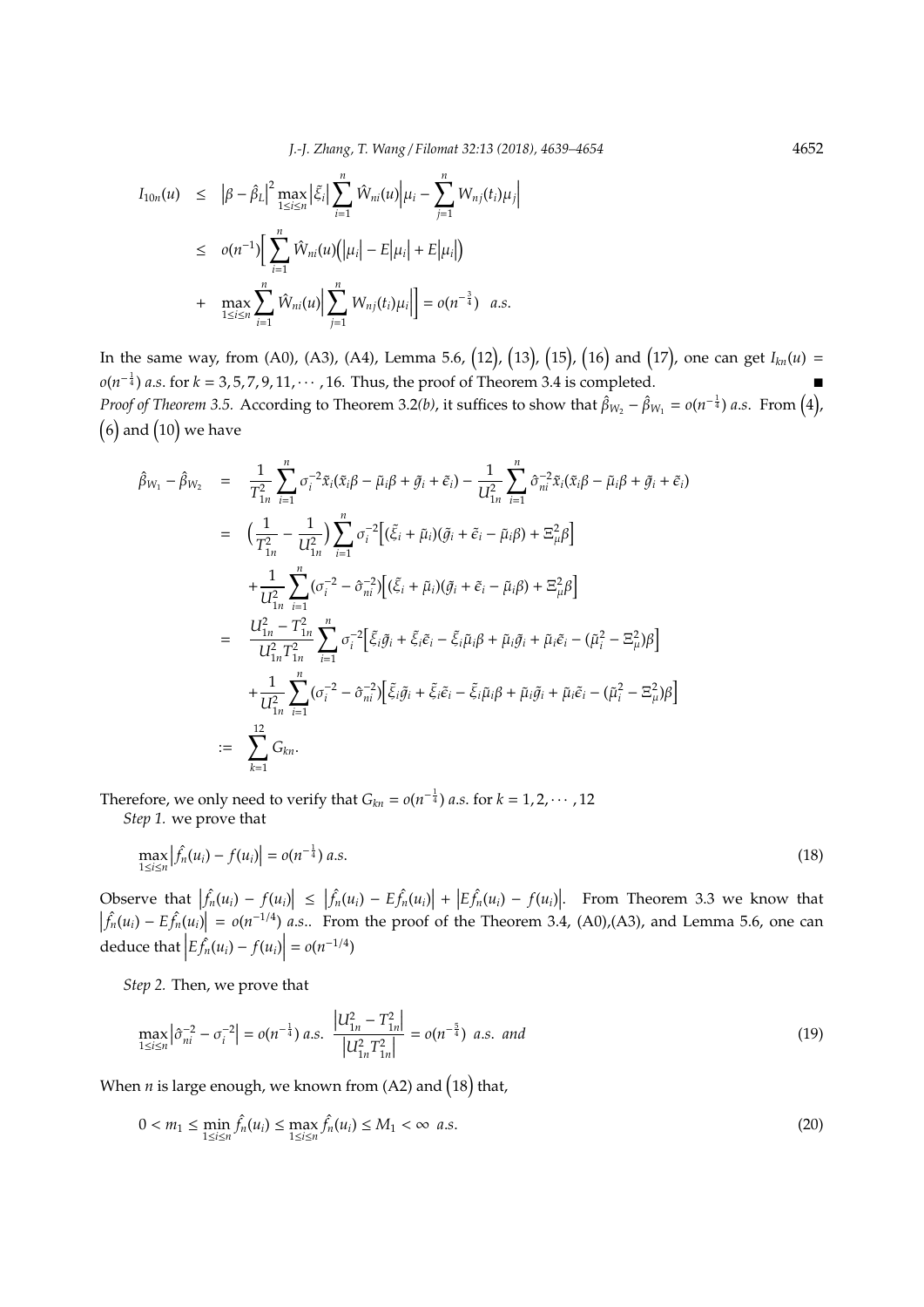From  $(18)$  and  $(20)$ 

$$
\max_{1 \le i \le n} \left| \hat{\sigma}_{ni}^{-2} - \sigma_i^{-2} \right| = \max_{1 \le i \le n} \left| \frac{f(u_i) - \hat{f}_{ni}(u_i)}{\hat{f}_{ni}(u_i)f(u_i)} \right| = o(n^{-\frac{1}{4}})
$$

Note that from (A0), (A2), (A3) Lemma 5.6 and (13), (18), (20), we have

$$
n^{-1}|U_{1n}^2 - T_{1n}^2| \leq \max_{1 \leq i \leq n} |\hat{\sigma}_{ni}^{-2} - \sigma_i^{-2}| \cdot \frac{1}{n} \sum_{i=1}^n |\tilde{x}_i^2 - \Xi_{\mu}^2|
$$
  
\n
$$
= \max_{1 \leq i \leq n} \frac{|\hat{f}_n(u_i) - f(u_i)|}{|\hat{f}_n(u_i)f(u_i)|} \cdot \frac{1}{n} \sum_{i=1}^n |\tilde{x}_i^2 - \Xi_{\mu}^2|
$$
  
\n
$$
= o(n^{-\frac{5}{4}}) \cdot \left\{ \sum_{i=1}^n \xi_i^2 + \sum_{i=1}^n |\mu_i^2 - \Xi_{\mu}^2| + \sum_{i=1}^n \left[ \sum_{j=1}^n W_{nj}(t_i) \mu_j \right]^2 + 2 \left( \sum_{i=1}^n \xi_i^2 \cdot \sum_{i=1}^n \mu_i^2 \right)^{1/2} + 2 \sum_{i=1}^n |\xi_i| \cdot \left| \sum_{j=1}^n W_{nj}(t_i) \mu_j \right| + 2 \sum_{i=1}^n |\mu_i| \cdot \left| \sum_{j=1}^n W_{nj}(t_i) \mu_j \right| = o(n^{-\frac{1}{4}})
$$

On the other hand, from  $(10)$ ,  $(A0)$ ,  $(A1)$ ,  $(A2)$ ,  $(A3)$ , Lemma 5.6 and  $(13)$ , one can deduce that  $n^{-1}|T_{1n}^2 - T_n^2| =$ *o*(1) *a.s.* easily. Therefore, we get  $C_3 n \le T_{1n}^2 \le C_4 n$  a.s. and  $C_5 n \le U_{1n}^2 \le C_6 n$  *a.s.* So,  $(19)$  is satisfied.

*Step 3.* Finally, we prove  $G_{kn} = o(n^{-\frac{1}{4}})$  *a.s.* for  $k = 1, 2, \cdots, 12$ . From Lemma 5.6,  $(14)$  and  $(19)$ , one can deduce that

$$
G_{1n} \leq \max_{1 \leq i \leq n} \frac{|U_{1n}^2 - T_{1n}^2|}{|U_{1n}^2 T_{1n}^2|} \sum_{i=1}^n |\tilde{\xi}_i| \max_{1 \leq i \leq n} |\tilde{g}_i| = o(n^{-1/2}) a.s.
$$
  

$$
G_{2n} \leq \max_{1 \leq i \leq n} \frac{|U_{1n}^2 - T_{1n}^2|}{|U_{1n}^2 T_{1n}^2|} \sum_{i=1}^n |\tilde{\epsilon}_i| \max_{1 \leq i \leq n} |\tilde{\xi}_i| = o(n^{-3/4}) a.s.
$$

In the same way, from (A0), (A2), Lemma 5.6, and  $(12)$ ,  $(13)$  and  $(19)$ , one can deduce that  $G_{kn}$  =  $o(n^{-1/4})$  *a.s.* for  $k = 3, 4, \cdots, 12$ . Thus, the proof of Theorem 3.5 is completed.

*Proof of Theorem 3.6.* The proof of Theorem 3.6 is similar to the proof of Theorem 3.3 ■

# **References**

- [1] Alam, K., Saxena, K.M.L., Positive dependence in multivariate distributions, Communications in Statistics-Theory and Methods A10 (1981) 1183–1196.
- [2] Baek, J. I., Liang, H. Y., Asymptotic of estimators in semi-parametric model under NA samples, Journal of Statist. Plann. Infer. 136 (2006) 3362–3382.
- [3] Carroll, R.J., Adapting for heteroscedasticity in linear models, Ann. Statist 10(4) (1982) 1224–1233.
- [4] Carroll, R.J., Härdle, W., Second order effects in semiparametric weighted least squares regression, Statistics 2 (1989) 179-186.
- [5] Cui,H.J., Li,R.C., On parameter estimation for semi-linear errors-in-variables models, Journal of Multivariate Analysis 64(1) (1998) 1–24.
- [6] Cheng, C. L., Van Ness, J. W., Statistical regression with measurement error, Arnold, London, 1999.
- [7] Carroll, R.J., Ruppert, D. and Stefanski, L.A., Measurement Error in Nonlinear Models, Chapman Hall, London, 1995.
- [8] Chen, H., Convergence rates for parametric components in a partly linear model, Ann. Statist 16 (1988) 136–146.
- [9] Engle, R.F., Granger, C.W.J., Rice,J. and Weiss, A., Semiparametric estimation of the relation between weather and electricity sales, Journal of the American Statistical Association 81 (1986) 310–320.
- [10] Fuller, W.A., Measurement Error Models, Wiley, New York, 1987.
- [11] Fan, J.Q., Yao,Q.W., Nonlinear Time Series: Nonparametric and Parametric Methods, Springer-Verlag, New York, 2003.
- [12] Gao, J. T., Chen, X. R. and Zhao, L. C., Asymptotic normality of a class of estimators in partial linear models, Acta. Math. Sinica 37(2) (1994) 256–268.